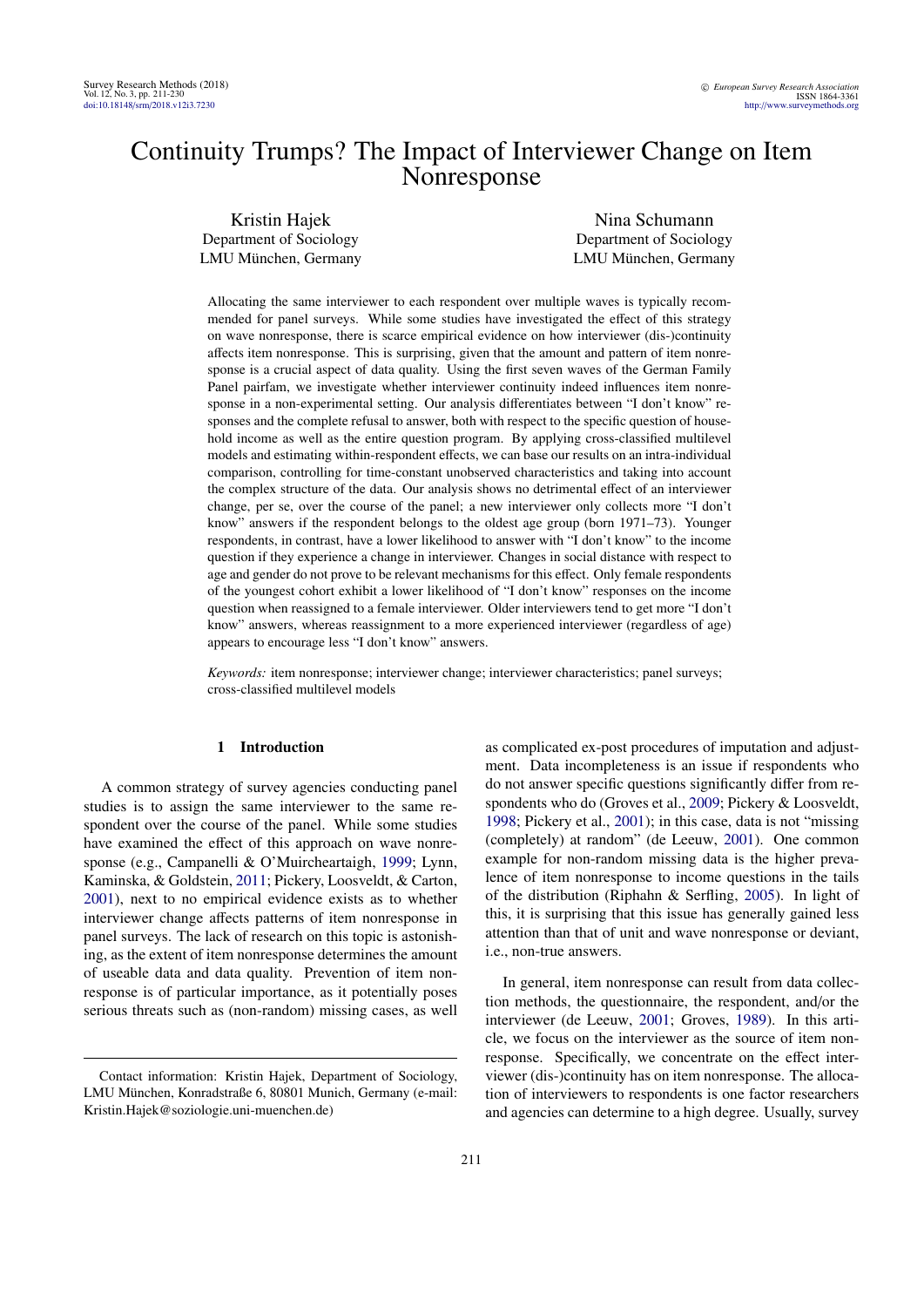research agencies prefer to allocate the same interviewer to the same respondent over time. But is this strategy helpful in reducing the amount of missing responses – or under certain conditions even harmful? Do survey researchers need to worry about this aspect in cases for which interviewer change is unavoidable due to interviewer attrition or respondents relocating?

In this article we address the following key questions: First, does an interviewer change between panel waves affect item nonresponse? Second, does the matching of interviewer and respondent characteristics mitigate the effect of interviewer change? Third, is interviewer experience an explanatory mechanism? Fourth, are patterns different for previous wave non-respondents or respondents who moved residence before an interviewer change occurred? In order to answer these questions, this study analyzes nonresponse patterns to the question on household income (which usually produces relatively high amounts of nonresponse and is essential for many analyses) and the overall share of item nonresponse across all survey questions.

Most research on item nonresponse thus far has used cross-sectional data. Taking full advantage of a large, randomly sampled panel study, we employ a combination of multilevel cross-classified models (due to the three nonnested levels: wave, respondent, and interviewer) and longitudinal hybrid models. The latter enables us to base our results on a within-respondent comparison of item nonresponse. One major advantage of this approach is that timeconstant respondent characteristics such as education which might influence, for example, the cognitive ability to understand questions and give substantive answers, do not need to be controlled for. Due to the multilevel approach, we can also evaluate the variance share of each of the three levels. To our knowledge, this study is the first to analyze the effect of interviewer change on item nonresponse using a panel design.

#### 2 Item Nonresponse and the Role of the Interviewer

Item nonresponse, i.e., giving a non-substantive answer, can result from two processes: either the respondent lacks the relevant knowledge to provide a meaningful answer, or is unwilling to reveal the true answer. The former can be regarded as a limitation of cognitive resources (e.g., issues understanding the question or being unable to recall relevant information), while the latter is attributable to the respondent's assessment of the interview situation, resulting in a lack of cooperation or motivation (Groves et al., [2009;](#page-14-2) Schräpler, [2006\)](#page-15-2). Item nonresponse can be regarded as a form of satisficing, where either the respondent is not motivated enough or not able to generate a substantive answer (Krosnick, [1991\)](#page-14-6). In addition, respondents might use the "I don't know" response as a less costly and more polite way to refuse, for example when being confronted with sensitive

issues. Following evidence that "I don't know" and refusals should, nonetheless, be considered as different types of item nonresponse (Riphahn & Serfling, [2005;](#page-15-1) Schräpler, [2006;](#page-15-2) Tu & Liao, [2007\)](#page-15-3), this paper differentiates between the two.

Interviewer characteristics play a crucial role in obtaining respondent cooperation as participation in face-to-face surveys is a communicative process (de Leeuw, [2001;](#page-14-4) Groves & Couper, [1998\)](#page-14-7). There is evidence that interviewers' sociodemographic characteristics such as age, gender, or education not only influence unit nonresponse (e.g., Durrant, Groves, Staetsky, & Steele, [2010;](#page-14-8) Lipps & Pollien, [2011;](#page-14-9) Müller & Castiglioni, [2015;](#page-14-10) Pickery & Loosveldt, [2002\)](#page-15-4), wave nonresponse (Lipps & Pollien, [2011;](#page-14-9) Müller & Castiglioni, [2015\)](#page-14-10), or the consent for linking survey data with administrative records (Korbmacher & Schroeder, [2013\)](#page-14-11), but also item nonresponse (e.g Pickery & Loosveldt, [1998;](#page-14-3) Riphahn & Serfling, [2005;](#page-15-1) Schräpler, [2006\)](#page-15-2). The findings on the latter are not unequivocal, however. For example, Riphahn and Serfling [\(2005\)](#page-15-1) show that female interviewers generate a higher item nonresponse rate than male interviewers, especially if the respondent is female. In contrast, Schräpler [\(2006\)](#page-15-2) finds that male interviewers have more questions refused than do female interviewers. These two papers differ in both the data used (BHPS vs. GSOEP) and the methods applied (multinomial logit model vs. multilevel probit model), but both investigate income nonresponse. Based on pairfam data, Müller and Castiglioni [\(2015\)](#page-14-10) report a small positive effect of gender matching on the likelihood to participate in the panel study. Pickery and Loosveldt [\(1998\)](#page-14-3) find significant interviewer effects on the amount of item nonresponse, but no effects of interviewer age, sex, education, or experience. Therefore, further unmeasured interviewer char-acteristics seem to influence item nonresponse<sup>[1](#page-1-0)</sup>. Tu and Liao [\(2007\)](#page-15-3) report effects of social distance between interviewers and respondents concerning age, gender, and ethnicity on item nonresponse to questions on sexual attitudes and behaviors. According to their analyses, interviewer effects are somewhat different for "I don't know" answers and refusals: While age and education distance affect the prevalence of both types of nonresponse (lower item nonresponse with higher age distance, and higher item nonresponse with greater distance in education level), the effects of gender and ethnicity are limited to complete refusals. More specifically, cross-gender interviews, male-male interviews, and larger ethnicity differences produce more such nonresponse.

In addition to sociodemographic characteristics, inter-

<span id="page-1-0"></span><sup>&</sup>lt;sup>1</sup>Attrition among interviewers might be non-random, for example when interviewer turnover is higher in certain areas (e.g., Campanelli & O'Muircheartaigh, [2002;](#page-14-12) Watson & Wooden, [2009\)](#page-15-5). This suggests that interviewer change can influence wave nonresponse if the interviewers differ on certain characteristics. Therefore, controlling for interviewer characteristics is important when analyzing interviewer change.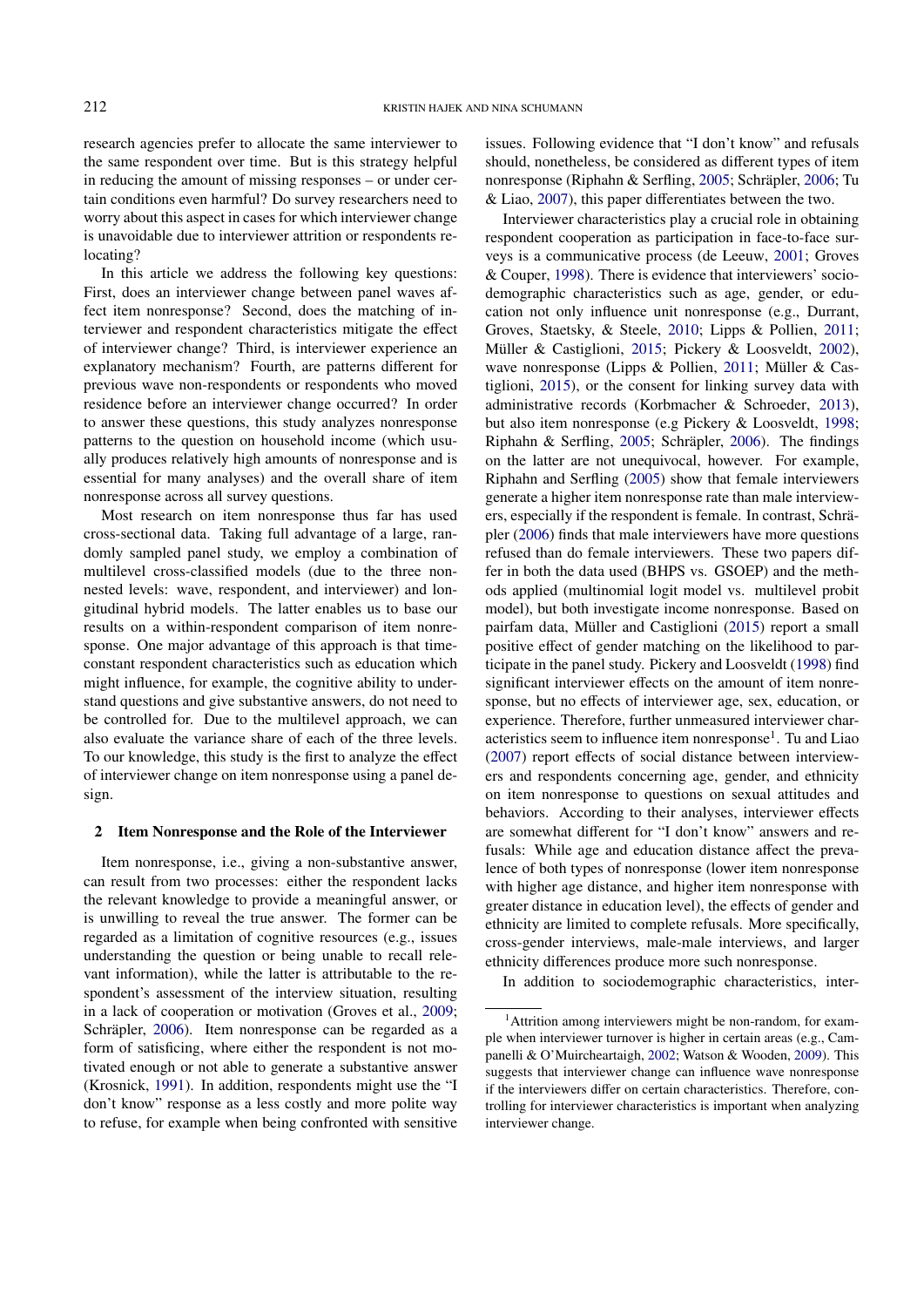viewer experience seems to play a role not only in survey refusal (e.g., Jäckle, Lynn, Sinibaldi, & Tipping, [2013;](#page-14-13) Lipps & Pollien, [2011\)](#page-14-9), but also for item nonresponse (e.g., Bilgen, [2011;](#page-14-14) Essig & Winter, [2009\)](#page-14-15). However, empirical evidence regarding this association is also not uniform. Bilgen [\(2011\)](#page-14-14), for example, finds slightly higher item nonresponse rates when interviewers are more experienced, both with respect to lifetime and study-specific experience. Similarly, Tu and Liao [\(2007\)](#page-15-3) report interviewers that have more experience with the same survey organization obtain more refusals and "I don't know" responses to questions on sexual attitudes and behaviors. In contrast, Essig and Winter [\(2009\)](#page-14-15) report that more experienced interviewers obtain lower rates of item nonresponse for questions on financial assets, and Pickery and Loosveldt [\(1998\)](#page-14-3) do not find any association between within-study interviewer experience and "no opinion" responses to attitudinal questions. In this paper, we differentiate two groups of interviewers based on the number of interviews they have conducted over all waves of the pairfam panel study.

Several studies have examined the effect of interviewer (dis-)continuity with respect to wave nonresponse, with mixed and even contradictory evidence. Campanelli and O'Muircheartaigh [\(1999,](#page-14-0) [2002\)](#page-14-12) as well as Pickery et al. [\(2001\)](#page-15-0) do not find an effect of interviewer continuity on wave nonresponse. Using pairfam data, Müller and Castiglioni [\(2015\)](#page-14-10) find a negative effect of interviewer change on continued panel participation (irrespective of the wave in which the interviewer change occurs). Lynn et al. [\(2011\)](#page-14-1) divide interviewers into low, middle, and high grade interviewers and show that an interviewer change only results in a lower response rate if the interviewer for the first wave was middle grade, and the interviewer of the following wave was a low grade interviewer. They conclude from an experimental design that the relationship between interviewer continuity and wave nonresponse is considerably more complex than typically suggested.

Respondents who do not consistently participate in each panel wave might be affected differently by an interviewer change than continuous participants. Watson and Wooden [\(2014\)](#page-15-6) specifically analyze the re-engagement of previous wave non-respondents (so-called temporary dropouts) using three panel data sets from different countries. They report that interviewer continuity is detrimental for re-engagement probabilities and attribute this finding to a lack of a positive respondent-interviewer relationship. In addition, a new interviewer might employ different approaches to motivate the respondent to participate in the survey again. Results are different when modelling continued participation: Here, interviewer continuity proves to be beneficial. These findings highlight the importance of regarding temporary dropouts as a unique group of respondents when analyzing interviewer change.

The effect of interviewer discontinuity on item nonresponse has been found to differ depending on the outcome studied. Riphahn and Serfling [\(2005\)](#page-15-1) include interviewer continuity as a control variable when dealing with item nonresponse on questions regarding income and wealth. Across all items on financial outcomes, they do not find a significant effect of interviewer change. However, they report heterogeneous patterns across outcomes: When differentiating between items, interviewer change increases item nonresponse rates for income, but reduces this for wealth. Their study, however, is based on one wave only<sup>[2](#page-2-0)</sup> (using data from 1988) and is limited to financial outcomes; thus, it does not give insight into which effect of interviewer (dis-)continuity is relevant in a social survey over different types of topics and several panel waves. Analyzing the data of the CATIadministered Swiss Household Panel, Lipps [\(2007\)](#page-14-16) does not find a significant effect of interviewer continuity on either an index of social desirability, answering extreme categories, or income nonresponse[3](#page-2-1) . Moreover, Chadi [\(2013\)](#page-14-17) found that familiarity with the interviewer in a panel survey can affect respondent answering behavior: With increasing encounters, respondents' overall reported life satisfaction decreases.

As several studies on item nonresponse focus on financial questions, we also analyze the question on household income in order to link our results to prior research. This item typically generates high nonresponse rates and is central to a multitude of research questions. In addition, however, we broaden the scope of our study to include the overall share of nonresponse in order to gain additional insight for survey scientists and practitioners.

### 3 Theoretical Background and Implications

Two theoretical frameworks regarding mechanisms of survey response behavior and question-answer processes have been discussed in the previous literature. The first is a cognitive model which stresses the different tasks respondents face, such as understanding the question, recalling relevant information from memory, computing a judgment, formatting the judgment according to the given response categories, and editing the response when issues of social desirability, self-representation, or situational adequacy crop up (for overviews see Sudman, Bradburn, & Schwarz, [1996;](#page-15-7) Tourangeau, Rips, & Rasinski, [2000\)](#page-15-8). The second is based

<span id="page-2-0"></span><sup>&</sup>lt;sup>2</sup> The majority of studies exploring item nonresponse employ a cross-sectional approach. One exception is Young [\(2012\)](#page-15-9), who finds that the use of "I don't know" responses to specific questions is fairly stable when asked nine or ten years later. However, no attention is given to the role of interviewer (dis-)continuity in her analysis.

<span id="page-2-1"></span><sup>&</sup>lt;sup>3</sup> Although this study takes into account the cross-classified structure of the data, the interviewer level is not included in the full longitudinal models due to convergence issues.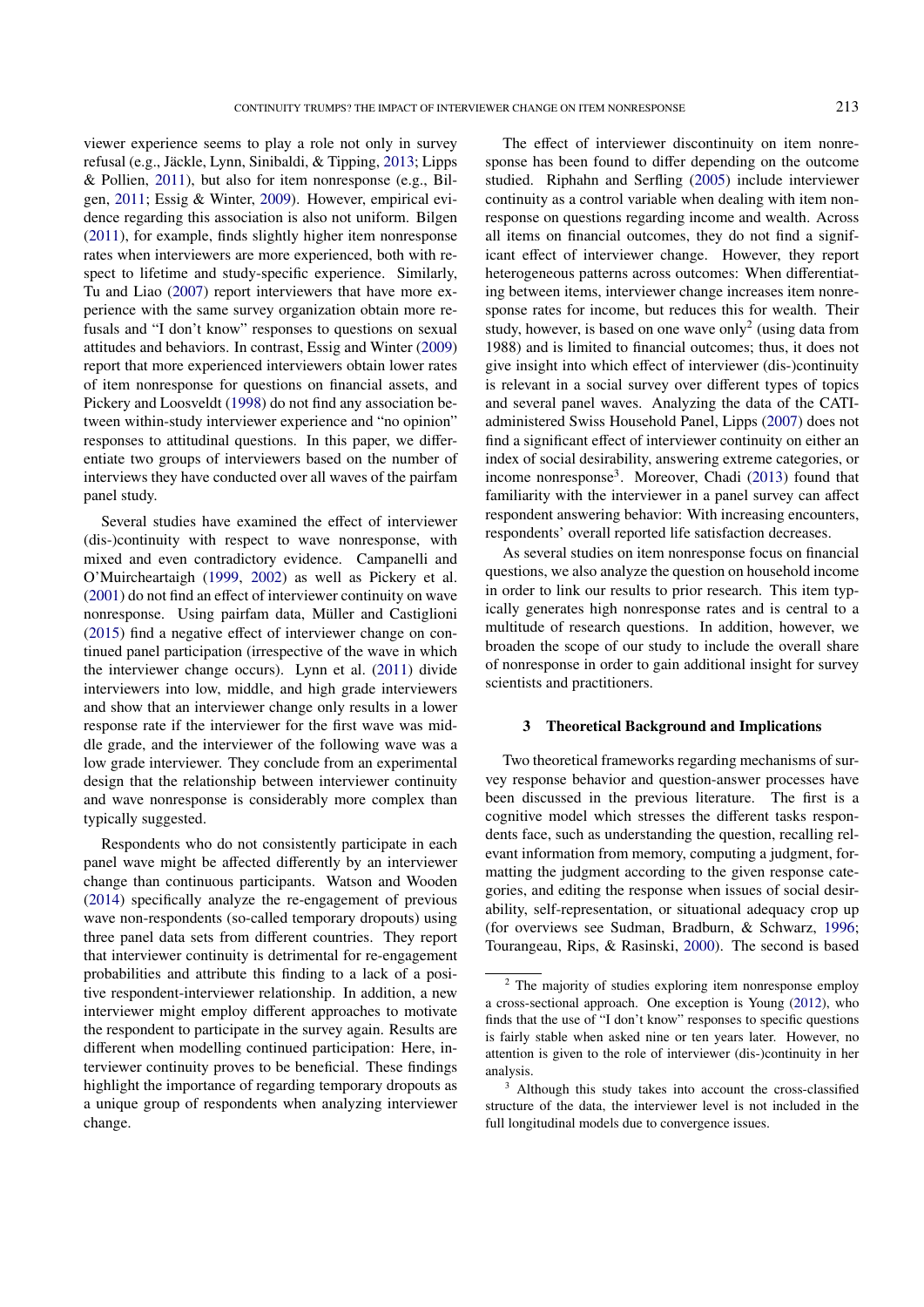on rational choice theory (cf. Groves & Couper, [1998\)](#page-14-7): Respondents first consider the costs and benefits of refusing or deciding to answer specific questions and then choose the option with the highest expected utility. Only if the benefits outweigh the costs will the respondent be willing to participate in a survey and provide a response to any specific question.

Interviewer change can a priori be either detrimental or conducive to the quality of the generated data. We infer this assumption from two different lines of arguments resulting in common survey strategies: If we regard interviews as social exchanges between respondent and interviewer, and if exchange is based on mutual trust (Homans, [1961\)](#page-14-18), we can hypothesize that if respondents trust their assigned interviewer, the costs of responding are lower, and they may be more willing to recall or reveal information (cf. Riphahn & Serfling, [2005\)](#page-15-1). This highlights the (potential) relevance of the personal connection between respondent and interviewer. Presumably, respondents will trust a continuing interviewer more than a new, unfamiliar one (Lynn et al., [2011;](#page-14-1) Riphahn & Serfling, [2005\)](#page-15-1). In addition, a continuing interviewer might be able to use prior knowledge of the respondent to tailor his/her tactics for persuading respondents to cooperate and for helping give a substantive answer if cognitive demands are high (Lynn et al., [2011\)](#page-14-1).

On the other hand, conventional practice dictates that – prior to the first interview – respondents and interviewers should not be acquainted. Rodriguez, Sana, and Sisk [\(2015\)](#page-15-10) refer to this as the "stranger-interviewer norm," reflecting the assumption that respondents are less prone to reveal sensitive information to interviewers they already know. While the pairfam data analyzed here stem from a fully standardized face-to-face survey, the topics covered are rather private and the length of the interview (approximately one hour) might foster the establishment of a personal relationship between respondent and interviewer. Thus, at the time of the second interview with the same interviewer, the "strangerinterviewer norm" could be regarded as violated, possibly resulting in a negative influence on data quality.

In general, rapport between respondent and interviewer (i.e., a friendly, harmonious relationship) can be regarded as a "double-edged sword" (Groves et al., [2009,](#page-14-2) p. 304): Sympathetic feelings toward the interviewer and establishing a personal relationship can motivate respondents, but may also lead to a distortion of answers. So far, little research exists concerning an ideal amount of interviewer rapport. This might be one reason for the unequivocal findings regarding interviewer (dis-)continuity presented above, which would support our presumption that both a positive and a negative effect of interviewer change on the likelihood and share of item nonresponse is conceivable. Temporary dropouts, for example, might benefit from an interviewer change. The fact that they have withdrawn their participation in the previous wave might be due to poor rapport with their past interviewer

(Watson & Wooden, [2014\)](#page-15-6). Thus, the effect of interviewer continuity could be negative for this specific group of respondents (also see Lynn et al., [2011](#page-14-1) who point to the possibility of non-uniform effects of interviewer change), and we include interaction effects to account for this possibility. In addition, respondents who have moved between waves could expect their interviewer to change, and might therefore be less negatively affected by an interviewer change. Therefore, we include an interaction effect of interviewer change and respondents' geographic mobility.

If the allocated interviewer changes between waves, the combination of sociodemographic characteristics between respondent and interviewer will most likely change as well. Thus, the (mis-)match is a potential mechanism explaining the presumed association between interviewer change and item nonresponse. A match or higher similarity in relevant respondent and interviewer characteristics (e.g., age and gender) can be expected to increase response rates. Respondents might trust their interviewer more and be therefore more willing to respond freely when there is a perceived closeness and low social distance (Riphahn & Serfling, [2005;](#page-15-1) Tu & Liao, [2007\)](#page-15-3). Thus, we hypothesize that the likelihood for item nonresponse increases with age difference and a difference in gender.

Additionally, interviewer experience is also likely to influence item nonresponse patterns and can be regarded as an intervening mechanism if the previous and the new interviewer differ in their respective experience. Two competing processes are conceivable: On the one hand, interviewers who conduct more interviews might be more efficient in that they work faster and less thoroughly, thereby generating answers of lower quality. On the other hand, more experienced interviewers might be more effective at obtaining substantive answers due to a better knowledge of the survey questions and successful interview tactics (cf. Bilgen, [2011;](#page-14-14) Pickery et al., [2001\)](#page-15-0).

Figure 1 graphically displays the causal relationships and the potential mechanisms<sup>[4](#page-3-0)</sup> we are interested in. The only control variables included are wave dummies and whether the respondent has moved between waves. Wave dummies are considered to account for effects of the question program as well as general trends of respondent learning or habitualization effects on item nonresponse. Moreover, panel wave could also affect the likelihood of interviewer change if an interviewer no longer works for the survey agency in a particular wave or is reassigned due to the agency's internal policies. A respondent relocation leads to an interviewer change if the previous interviewer is not assigned to the respondent's new living area. Respondent mobility might be followed by changes in household composition, their professional life, or other life events that might influence response

<span id="page-3-0"></span><sup>4</sup> We do not assume that the effect of interviewer change completely disappears once we include these mechanisms.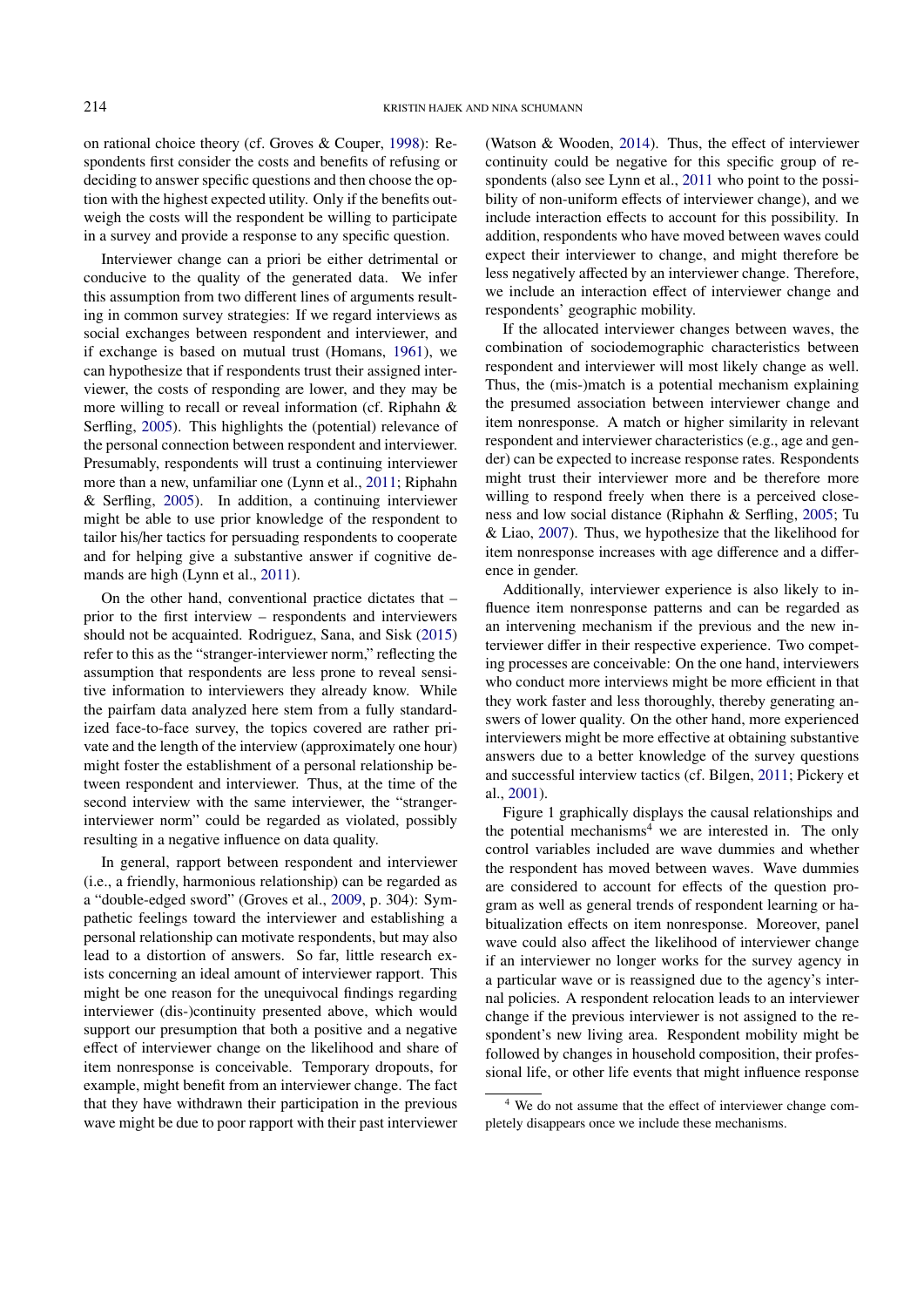

*Figure 1*. Theoretical model of the effect of interviewer change on item nonresponse

behavior. The question on household income, for example, might yield less "I don't know" answers if respondents move out of the parental home and are more familiar with their own financial situation compared to that of their parents. More refusals might occur if respondents are reluctant to provide information on new household members. Thus, it is necessary to include geographic mobility in our models. Panel wave and geographic mobility are potential confounders, meaning variables that can affect both interviewer change and item nonresponse, and therefore need to be controlled for in order to avoid omitted variable bias. It is a major advantage of our research design that – apart from these two confounders – interviewer change is exogenous, i.e., independent from respondents' characteristics. Controlling for any further variables might lead to overcontrol bias (see Elwert & Winship, [2014\)](#page-14-19). Thus, life events which do not affect the likelihood to experience an interviewer change do not need to be included in the models.

#### 4 Data and Sample

The German Family Panel pairfam is a multidisciplinary survey focusing on partnership and family dynamics. Randomly sampled "anchor" persons from three birth cohorts (1991–93, 1981–83, and 1971–73) have been surveyed annually since 2008. Furthermore, anchors' partners, parents, and children are also included in the survey. Our analysis on item nonresponse is based on anchor data from Release 7.0 (Brüderl et al.,  $2016$ ).<sup>[5](#page-4-0)</sup> A more detailed description of the study can be found in Huinink et al. [\(2011\)](#page-14-21).

The core pairfam topics include the process of partnership formation, development, and separation, expectations regarding partnerships, parenthood, the timing and spacing of births, parenting, child development, intergenerational relationships, as well as social embeddedness. Although most questions across the first seven waves are stable, some instruments rotate every two years, and others have only been asked once. The majority of questions in the anchor survey are asked face-to-face (CAPI, i.e., computer-assisted personal interview), but a self-administered module (CASI) has been included for more sensitive questions such as sexuality and personality traits. As the dependent variables in our analysis we use the question on household income as well as the percentage of "I don't know" responses and question refusals across all CAPI-administered questions for which these responses were permitted. We exclude all CASI questions as we assume that interviewer effects should account for less bias in this self-administered module.

The main pairfam sample for waves 1 to 7 consists of 53,447 person-year observations, and permits one-wave temporary dropouts; for example, it is possible to participate in wave 1 and then again in wave 3, skipping wave 2. We

<span id="page-4-0"></span><sup>5</sup> To order the scientific use file of the German Family Panel follow the instructions given on the pairfam homepage (http://www.pairfam.de/en/data/data-access/).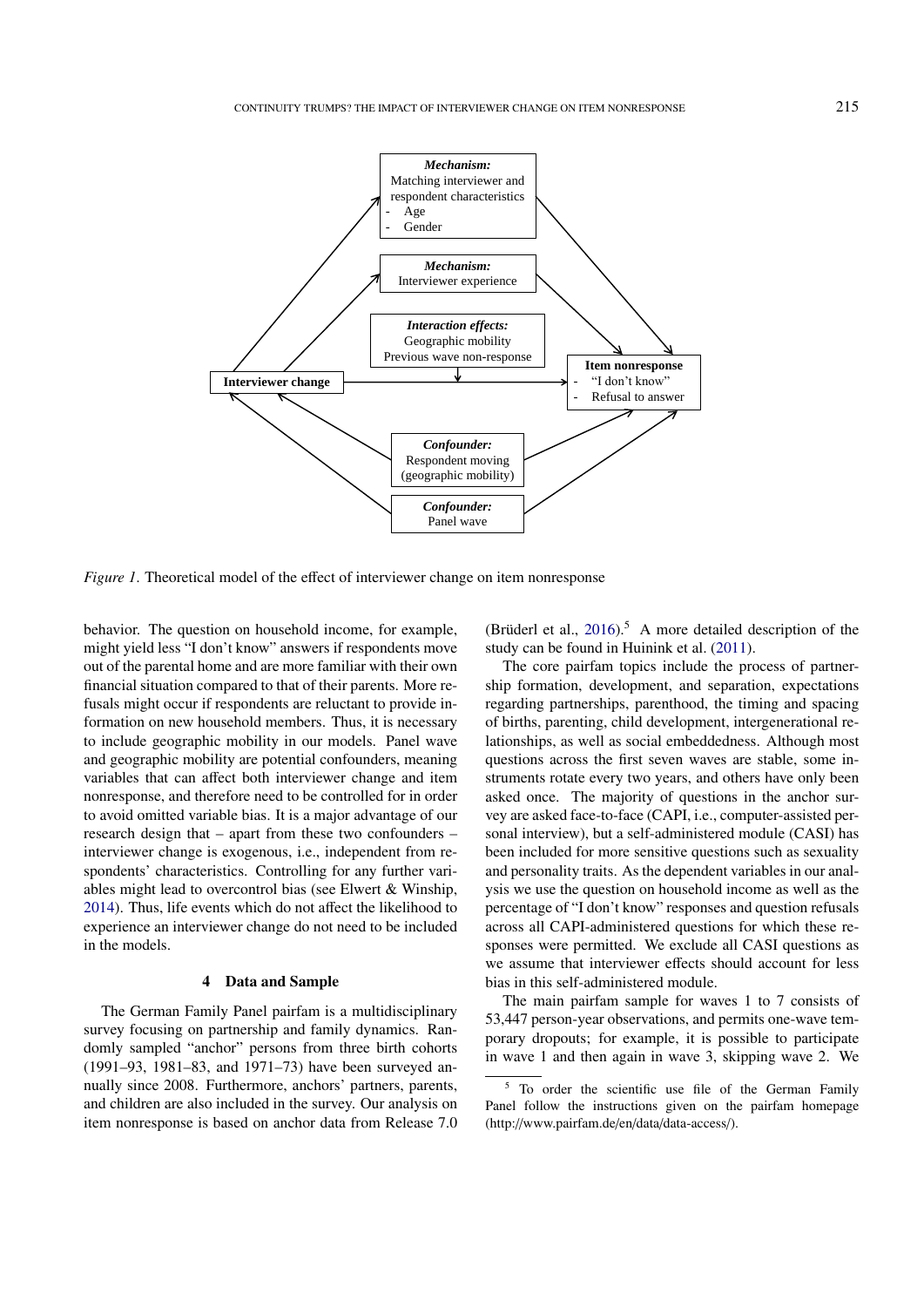only consider the first interviewer change in our sample and censor cases which experience a second change, thus eliminating 1,929 observations. Moreover, we exclude eleven observations due to an invalid gender indication and 1,363 more with missing values on any of the examined variables. For respondents who experience an interviewer change, we delete all observations except for the last with the first interviewer (dropping 4,698 observations). We do this to be able to directly compare the last interview with the first interviewer and the following interviews with the second interviewer. Without doing so we would obtain a comparison of the average of all interviews with the first interviewer to the following ones with the second interviewer, which is not our substantive aim. We further restrict our sample to respondents who participated in at least two waves (dropping 2,620 observations), as only then can within-person effects be estimated. Furthermore, we exclude 1,659 observations with more than 10% "I don't know" responses or a 10% question refusal rate for at least one wave. Our final sample consists of a total number of 41,167 person-year observations for 9,048 anchor respondents.

When possible, the survey agency assigns the same interviewer to the same respondents in each pairfam wave. However, if an interviewer dropped out of the interviewer staff, was temporarily unavailable, or either interviewer or respondent moved to another sampling area, an interviewer change would occur. Furthermore, interviewers with a poor response rate were replaced in some cases (Brix, Wich, & Schneekloth, 2015). To model the effect of an interviewer change over time, four dummy variables were generated indicating the number of encounters with the second interviewer. The variable "first encounter with second interviewer" is coded 1 if an interviewer change occurred in the current wave, and 0 again in the following waves. Similarly, the variable "second encounter with the second interviewer" is 1 in the interview following the change, otherwise 0. The same pattern is applied to the variables "third encounter" and "fourth or more". Due to the limited numbers of cases, the fourth and all following encounters with the second interviewer are combined into one dummy variable. With this strategy, we can explore how an interviewer change effects item nonresponse depending on the number of encounters with the new interviewer and whether potential effects of an interviewer change attenuate or even strengthen over time.

To determine possible effects of interviewer characteristics and interaction effects with respondents' characteristics, we include the interviewer's age, the age difference to the respective respondent, changing from a male to a female interviewer (for male and female respondents, respectively), and interviewer experience. We generate a dummy variable indicating whether the interviewer has already completed more or less than the cumulative median number of pairfam interviews in each wave.

We identified respondent geographic mobility as a possible influence of both the probability of item nonresponse as well as the likelihood for interviewer change and include this variable as a potential confounder. Moving to a different area, to which a different interviewer might be assigned, could lead to an interviewer change, especially if the distance between original and new locations is large. We construct two dummy variables for a change in respondent's main residence since the previous wave: "respondent mobility up to 100 km" and "respondent mobility >100 km".

#### 5 Analytical Strategy

At each interview occasion, panel observations (i.e., "person years") are nested both within respondents and within interviewers. However, not all respondents maintain the same interviewer over time. Thus, respondents and interviewers are crossed at level 2, leading to a non-hierarchical, parallel nesting structure. To account for this specific data structure, we employ cross-classified multilevel modelling using Bayesian estimation procedures as implemented via Markov Chain Monte Carlo (MCMC) methods. The analyses were conducted using MLwiN (version 2.36) using the runmlwin command (Leckie & Charlton, [2013\)](#page-14-22) in Stata (version 14.2). This software (Rasbash, Browne, Healy, & Cameron, [2009\)](#page-15-11) is especially suitable for complex multilevel modelling such as cross-classified models. We chose to use MCMC modelling (Browne, [2012\)](#page-14-23) as it is computationally more efficient than IGLS (Iterative Generalised Least Squares) and extendable to cross-classified models. By using multilevel modelling, systematic differences (i.e., dependency) between clusters of both respondents and interviewers can be adequately accounted for, and the amount of variation due to each source can be quantified.

Substantively, we are interested in within-respondent estimates, meaning observed changes in item nonresponse patterns for the same individual over time. While conventional respondent fixed-effects models used for panel data have the advantage of controlling for (measured and unmeasured) unobserved heterogeneity at the respondent level (Brüderl & Ludwig, [2014;](#page-14-24) Wooldridge, [2010\)](#page-15-12), such models cannot handle the cross-classified multilevel structure apparent in our data. To simultaneously account for this specific structure and base our conclusions on a within-respondent comparison, we employ hybrid models (Allison, [2009\)](#page-14-25) by decomposing between and within estimations (see Schunck [\(2013\)](#page-15-13) for an applied discussion of these models) with cross-classified random effects. Thus, our estimation strategy is an extension of conventional hybrid / between-within random effects models as there is more than one source of clustering (for a very recent discussion and application of such models in the con-text of survival analyses see Cafri and Fan, [2018\)](#page-14-26)<sup>[6](#page-5-0)</sup>. Mixed-

<span id="page-5-0"></span><sup>6</sup> To our knowledge, this is the only statistical discussion of this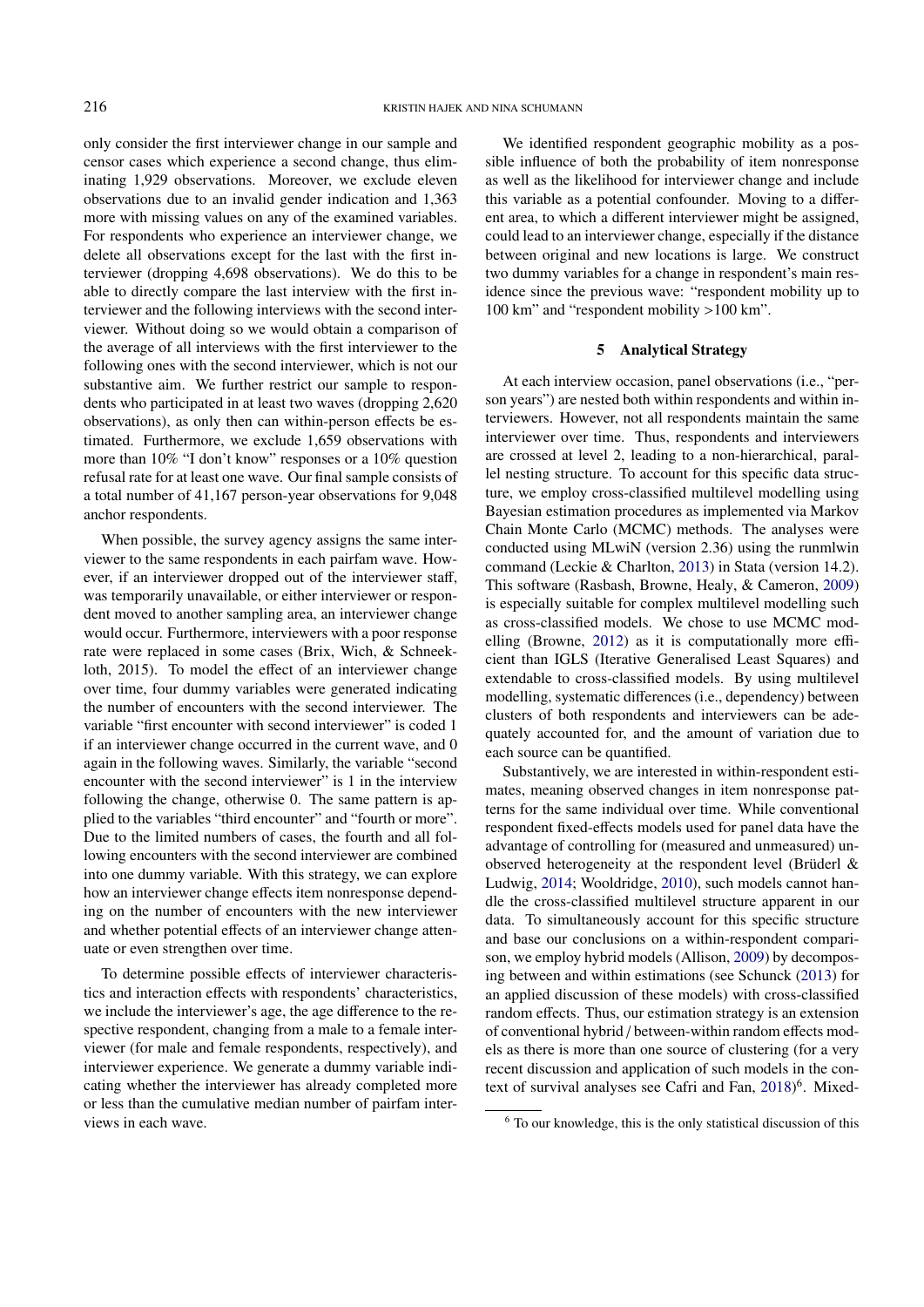effects models as well as cross-classified extension have been used by a variety of studies detecting interviewer effects in survey data (e.g., Brunton-Smith, Sturgis, & Leckie, [2017;](#page-14-27) Durrant et al., [2010;](#page-14-8) Lipps, [2007\)](#page-14-16).

In a cross-classified multilevel model, observations *i*  $(i = 1, \ldots, N)$  simultaneously belong to two non-hierarchical contexts. In our case, these are respondents  $j$  ( $j = 1, \ldots, J$ ) and interviewers  $k$  ( $k = 1, \ldots K$ ). The cross-classification for the response measurement  $y_{i(jk)}$  is indicated by placing the indices in parentheses:

$$
y_{i(jk)} = \beta X_{i(jk)} + u_j + v_k + e_{i(jk)} \quad , \tag{1}
$$

with  $u_j$  and  $v_k$  representing random-intercept effects (i.e., unobserved respondent- and interviewer-specific influences). The remaining observation-specific residual is  $e_{i(jk)}$ . These parameters are assumed to be independent of each other and normally distributed, with a mean of 0 and estimated variances  $\sigma_u^2, \sigma_v^2, \sigma_e^2$ :

$$
u_j \sim N(0, \sigma_u^2), \quad v_k \sim N(0, \sigma_v^2), \quad e_{i(jk)} \sim N(0, \sigma_e^2) \quad .
$$

To estimate our models, each time-varying predictor variable (i.e., fixed effect) is split into three components:  $\bar{X}_j$  is the mean of the  $j^{\text{th}}$  cluster (between-cluster component),  $\bar{X}_k$ is the mean of the  $k^{\text{th}}$  cluster (between-cluster component), and these cluster means are then subtracted from the individual covariate values (within-cluster component):

$$
y_{ijk} = \beta_W(X_{ijk} - \bar{X}_j - \bar{X}_k) + \beta_B^{(j)} \bar{X}_j + \beta_B^{(k)} \bar{X}_k + u_j + v_k + e_{i(jk)} \quad (2)
$$

In the results tables, we report within effects  $\beta_W$  since this is our substantive interest. In addition, we show variance contributions (i.e., random-effect variances  $\sigma_u^2$ ,  $\sigma_v^2$ ,  $\sigma_e^2$ )<br>to evaluate the amount of variation due to the three levels to evaluate the amount of variation due to the three levels. The intraclass correlation coefficient (ICC) for interviewers and respondents is calculated to evaluate the dependence in responses due to these sources. The intra-interviewer correlation coefficient  $\rho_k$  displays the correlation in the outcome between two observations of different respondents generated by the same interviewer. In contrast, the intra-respondent correlation coefficient  $\rho_i$  gives the correlation in the outcome between two observations of the same respondent generated by different interviewers:

$$
\rho_j = \frac{\sigma_u^2}{\sigma_u^2 + \sigma_v^2 + \sigma_e^2}; \quad \rho_k = \frac{\sigma_v^2}{\sigma_u^2 + \sigma_v^2 + \sigma_e^2}
$$

We estimate linear models for item nonresponse proportions for all CAPI questions. For the analysis of income nonresponse, we use linear probability models to ease the interpretation of the coefficient estimates, which may thus be interpreted as marginal effects. In addition, we replicate the income analyses as logistic regression models and report the results in the appendix.

### 6 Descriptive Findings

# 6.1 Interviewer Change and Interviewer Characteristics

In our sample, 6,560 respondents were surveyed by a total of 417 interviewers in wave 1 (Table 1). The sample decreased to 4,270 respondents and 247 interviewers by wave 7. Note that the number of respondents does not continually decrease in our sample due to our strategy of keeping only the last encounter with the first interviewer for respondents who experience an interviewer change at any point. The number of new interviewers joining the staff after wave 1 is very small (6-35 interviewers per wave), meaning the majority of respondents facing an interviewer change are interviewed by existing staff members with survey-specific experience from previous waves. The number of temporary dropouts decreases from 449 in wave 3 to 141 in wave 7, while the number of respondents' long-distance moves varies between 58 and 114 per wave. Short-distance moves occur considerably more often. The percentage of interviewer changes, identified using interviewer ID numbers, goes down from 15.7% in wave 2 to 5.7% in wave 7. Most respondents are interviewed by the same interviewer, but a considerable share (36%) of respondents experience at least one interviewer change between waves 1 and 7. The probability of experiencing an interviewer change is higher if respondents did not participate in the previous wave (29.9% compared to 7.2% averaged over all waves). Moreover, 58% of interviewer changes go hand in hand with the previous interviewer leaving the interviewer staff. However, it is not known if they leave due to retirement, health issues, better job opportunities, or low performance.

Between 40 and 44% of interviewers are women (depending on the wave), compared to approximately 53% of female respondents, with no systematic allocation of interviewers to respondents based on gender or age. The average interviewer age in wave 1 is 56 years, with a minimum of 22 and a maximum of 82. As the pairfam sample stems from only three birth cohorts (1991–93, 1981–83, and 1971–73), most respondents are considerably younger than their interviewers (Figure A1, see appendix).

#### 6.2 Item Nonresponse in pairfam

Neither "I don't know" answers nor refusals were explicitly offered as response categories for questions conducted by the interviewer, but recorded if stated by the respondent. For household income<sup>[7](#page-6-0)</sup> we distinguish between the refusal to answer and an "I don't know" response. Concerning the entire

between-within extension of cross-classified models.

<span id="page-6-0"></span> $<sup>7</sup>$  The wording of the question is the following: "Combining all</sup> income types: How much was the total monthly household income for all household members last month? Please indicate the monthly net amount, after deduction of taxes and contributions to retirement,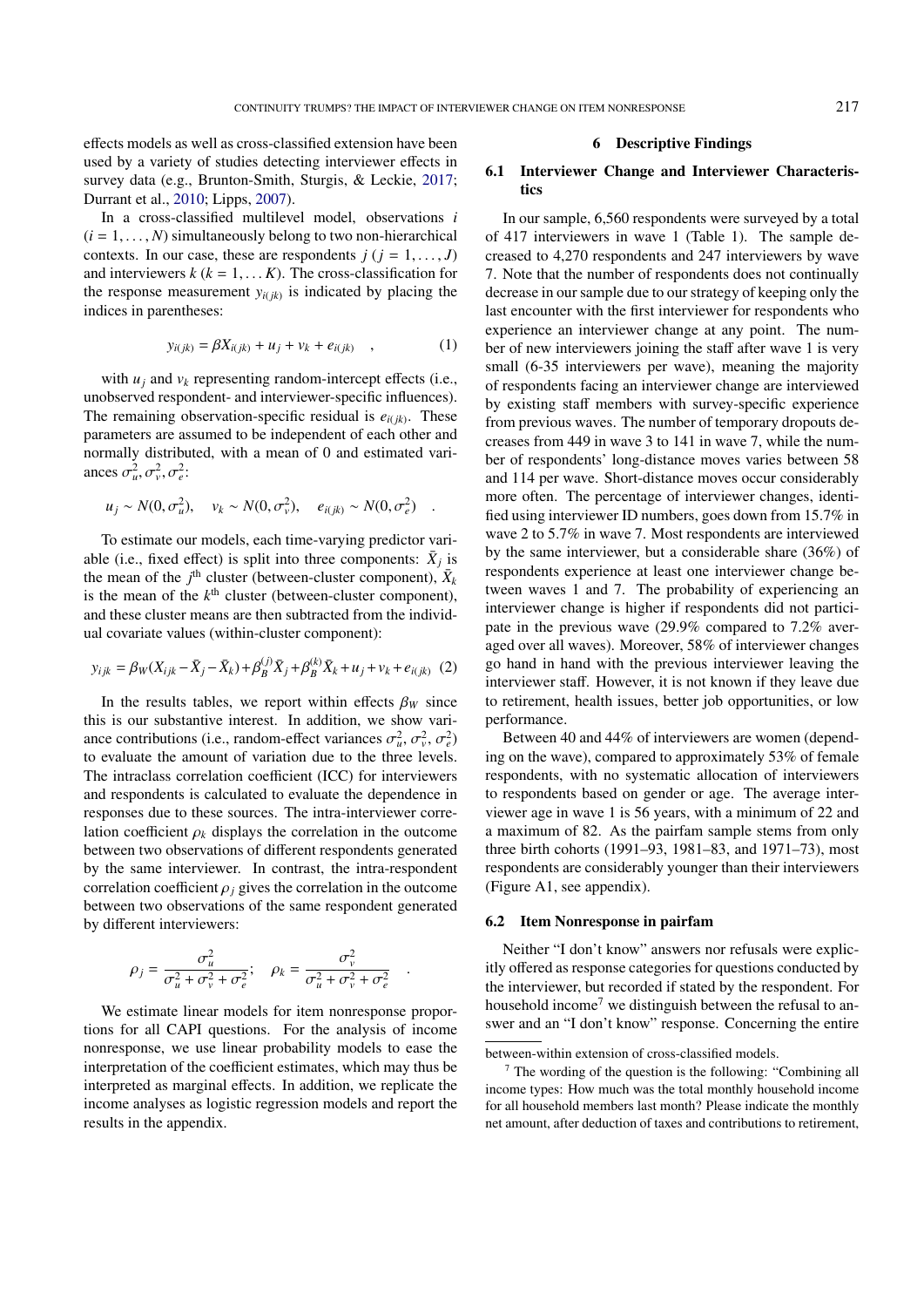|             |                  | Total             | <b>New</b>        | Previous<br>wave | Resp.'<br>short-<br>distance | Resp.' long-<br>distance | Resp. with<br>interviewer |
|-------------|------------------|-------------------|-------------------|------------------|------------------------------|--------------------------|---------------------------|
| Wave (year) | Respondents<br>N | Interviewers<br>N | interviewers<br>N | non-resp.<br>N   | moves<br>N                   | moves<br>N               | change<br>$\%$            |
|             |                  |                   |                   |                  |                              |                          |                           |
| 1(2008/09)  | 6,560            | 417               | ۰                 |                  |                              |                          |                           |
| 2(2009/10)  | 7,302            | 335               | 35                |                  | 725                          | 58                       | 15.7                      |
| 3(2010/11)  | 6,526            | 315               | 19                | 449              | 831                          | 114                      | 10.7                      |
| 4(2011/12)  | 6,028            | 298               | 21                | 280              | 784                          | 106                      | 7.1                       |
| 5(2012/13)  | 5.471            | 286               | 19                | 233              | 740                          | 107                      | 8.0                       |
| 6(2013/14)  | 5,010            | 266               | 6                 | 190              | 726                          | 100                      | 6.0                       |
| 7(2014/15)  | 4.270            | 247               | 11                | 141              | 556                          | 67                       | 5.7                       |

Source: pairfam waves 1–7, Release 7.0 (own calculations)

CAPI question program, we also generated two dependent variables: the percentage of "I don't know" answers over all CAPI variables, and the percentage of refusals over all CAPI variables. By doing so, we can differentiate the effects of an interviewer change on the respective type of item nonresponse. We do not regard questions skipped due to routing or by mistake; only responses to questions read aloud by the interviewer.

In each panel wave, "I don't know" responses occur on average more often than refusals - overall and for the specific income item (see Table 2). Non-valid answers decrease over the panel, most pronounced for "I don't know" responses to the income item: About 37% of respondents gave an "I don't know" answer to the household income question in wave 1 and only about 16% in wave 7. One mechanism behind this pattern could be increased familiarity with the survey and the specific questions asked. Knowing which questions are asked every year, respondents can look up the necessary information before the interview takes place. Also, selective attrition might occur throughout the waves, with reluctant or less knowledgeable respondents dropping out at higher rates. As Table A1 (see appendix) shows, "I don't know" response and refusal rates vary over cohorts: while 57% of respondents in cohort 1 compared to 7% in cohort 3 give an "I don't know" response to the income question, 6% in cohort 1 and 12% in cohort 3 refuse to answer. Many younger respondents still attend school and live with their parents or with friends/peers. It is likely that they do not possess the relevant information on diverse household characteristics – even if they are willing to provide a valid answer. Older respondents, on the other hand, might have a higher income and may therefore be more reluctant to disclose their household income. Given these marked differences between cohorts, we will also present separate models for each of the three cohorts.

Item nonresponse propensity cannot be regarded as a stable personality trait. Rather, a significant number of respondents does not answer a question in one wave, but does in another: 49% of respondents answered with "I don't know" in at least one wave, but only 2% of respondents always gave an "I don't know" response to the household income question; 22% of respondents ever refused to answer this question, but less than 1% always refused to answer. Less than 1% of respondents never gave an "I don't know" answer, while about 6% of respondents never refused to answer to any question across all seven waves<sup>[8](#page-7-0)</sup>. Therefore, there must be circumstances which have an influence on people's response pattern and those might be associated with an interviewer change or interviewer characteristics.

## 7 Multiple Regression Results

Table 3 shows the results of our multilevel analyses concerning household income, whereas Table 4 lists the estimations over all CAPI questions. To explicitly focus on the contrast between "I don't know"/refusal and a valid answer (which is the distinction made by the theoretical arguments above), we discard changes from "I don't know" to re-fusals and vice versa<sup>[9](#page-7-1)</sup>. Due to our interest in changes within respondents over time, we present only within-cluster estimates (i.e., the effects of the demeaned variables). For singlelevel data, these within components are equivalent to coeffi-

Table 1

unemployment, and health insurance. Please include regular payments like pensions, housing allowances, child allowances, student loans/allowances, child support, etc."

<span id="page-7-0"></span><sup>8</sup> Depending on respondents' personal situation, interview duration varies over waves and across respondents. On average, respondents answered 267 CAPI questions, the overall minimum at 84 and maximum at 567.

<span id="page-7-1"></span><sup>&</sup>lt;sup>9</sup> This is why the number of observations differs between the models on "I don't know" and refusals for the income analyses.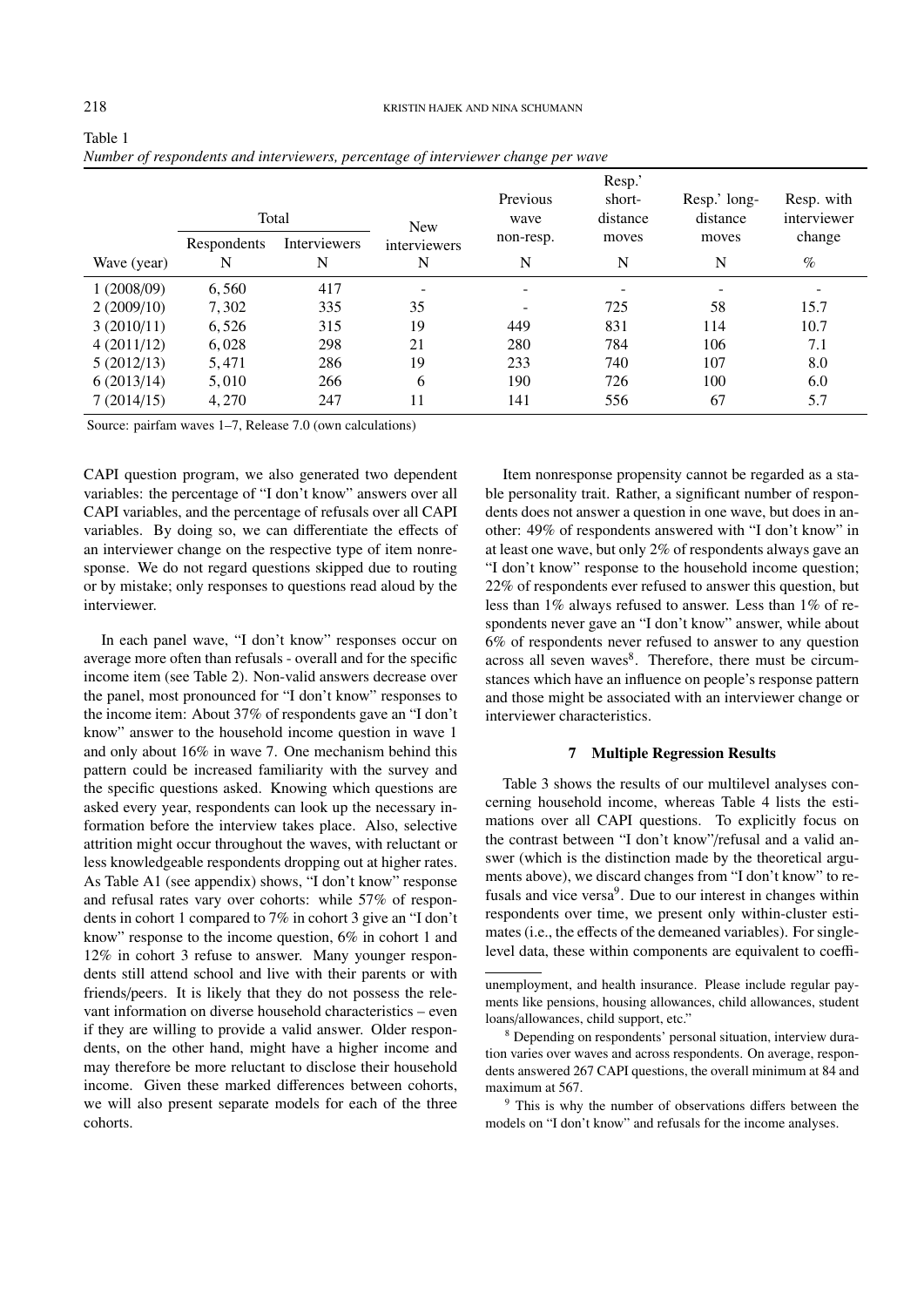|             |       | Income: Don't know | Income: Refusals |      | CAPI: Don't know |                 | <b>CAPI:</b> Refusals |                 |
|-------------|-------|--------------------|------------------|------|------------------|-----------------|-----------------------|-----------------|
| Wave (year) | N     | $\%$               | N                | $\%$ | mean $\%$        | SD <sup>a</sup> | mean $%$              | SD <sup>a</sup> |
| 1(2008/09)  | 2.391 | 36.5               | 693              | 10.6 | 1.6              | 1.7             | 0.6                   | 1.3             |
| 2(2009/10)  | 2,443 | 33.5               | 747              | 10.2 | 1.0              | 1.2             | 0.5                   | 1.1             |
| 3(2010/11)  | 2,083 | 31.9               | 531              | 8.1  | 1.4              | 1.5             | 0.6                   | 1.2             |
| 4(2011/12)  | 1,563 | 25.9               | 451              | 7.5  | 0.7              | 1.1             | 0.5                   | 1.0             |
| 5(2012/13)  | 1,334 | 24.4               | 368              | 6.7  | 1.1              | 1.4             | 0.4                   | 0.9             |
| 6(2013/14)  | 982   | 19.6               | 383              | 7.6  | 0.8              | 1.1             | 0.4                   | 0.9             |
| 7 (2014/15) | 664   | 15.6               | 355              | 8.3  | 0.8              | 1.1             | 0.4                   | 0.9             |

Table 2 *Item nonresponse rates per wave*

Source: pairfam waves 1–7, Release 7.0 (own calculations)

 $a$  SD = standard deviation

cients of standard panel fixed-effects models (see Schunck, 2013). The reported random coefficients of the three (nonhierarchical) levels allow for the computation of the interviewer and respondent variance share (i.e., intraclass corre-lation coefficients<sup>[10](#page-8-0)</sup>). Each estimation includes two models for each type of item nonresponse, respectively: Models (a) include variables on interviewer change, differentiating between consecutive encounters with the second interviewer, and control for panel wave and respondent mobility. The reference point for respondents who experiences an interviewer change is the last encounter with the first interviewer. Models (b) add interviewer characteristics as well as variables indicating interviewer-respondent (dis-)similarities.

The most striking outcome of our analyses is a negative or null effect of interviewer change on the likelihood for all types of item nonresponse. However, the effect is only significant for "I don't know" responses with respect to household income (first encounter: <sup>−</sup>0.029; third encounter: <sup>−</sup>0.030). The effects do not change substantively when interviewer characteristics are accounted for (see Models b). For both types of nonresponse, the included interviewer and respondent characteristics do not explain much of the effect of interviewer change on item nonresponse. Contrary to the widespread strategy of striving for interviewer continuity in panel studies, interviewer change in fact does not seem to foster the likelihood for item nonresponse.

With respect to interviewer experience, we find that if the interviewer has completed more than the cumulative median number of interviews up to the respective interview, the likelihood of "I don't know" answers is significantly smaller for the income question (−0.016) as well as over all CAPI questions (−0.082). This might reflect a higher effectiveness of more experienced interviewers in getting valid answers. We do not find any effects of age distance to respondents on item nonresponse behavior. If we observed more changes to interviewers younger than the respondent, we might observe a different trend, but given the socio-demographic structure of the interviewer staff these changes are extremely rare. Over all

CAPI questions, older interviewers get more "I don't know" answers. Female respondents tend to provide less "I don't know" answers on the income question when reassigned to a female interviewer (−0.040). In contrast, we find no significant effect of interviewer age or gender on refusal rates to either the income question or over all CAPI questions.

Over the course of the panel, we see a clear pattern of respondent learning (i.e., a decrease in item nonresponse) with respect to household income. The pattern is less linear with respect to all CAPI questions, reflecting the changing questionnaire program over the panel lifetime. The interviewer intraclass correlation coefficients (ICC) reported in Tables 3 and 4 are higher for refusals (0.22–0.24) than for "I don't know" answers (0.09–0.14). Thus, interviewers more strongly affect the probability of refusals. Respondent correlations amount to relatively high values of at least 0.3 for the question on household income. Over all CAPI questions, these respondent correlations are considerably smaller, especially for refusals. This highlights the fact that response behaviors are influenced by situational factors, which include the characteristics and behaviors of the respective interviewer. Still, the largest share of the variance is found on the level of the person-year observation (the sum of respondent and interviewer ICCs amounts to around .57 at the maximum), reflecting the existence of considerable betweenwave variation.

The differentiation by respondent age group (i.e., birth cohort) yields some interesting patterns (see Tables 5 and 6; full models (b) including interviewer characteristics): The negative effects of interviewer change and of reassignment to female interviewers on the likelihood of item nonresponse found for the income question seem to mainly stem from the youngest cohort. For cohorts 2 and 3, the effects are considerably smaller or even positive, albeit not significant. Over all CAPI questions, the oldest of the three cohorts shows a

<span id="page-8-0"></span><sup>&</sup>lt;sup>10</sup> We refrain from including random effects of explanatory variables in order not to overburden our models.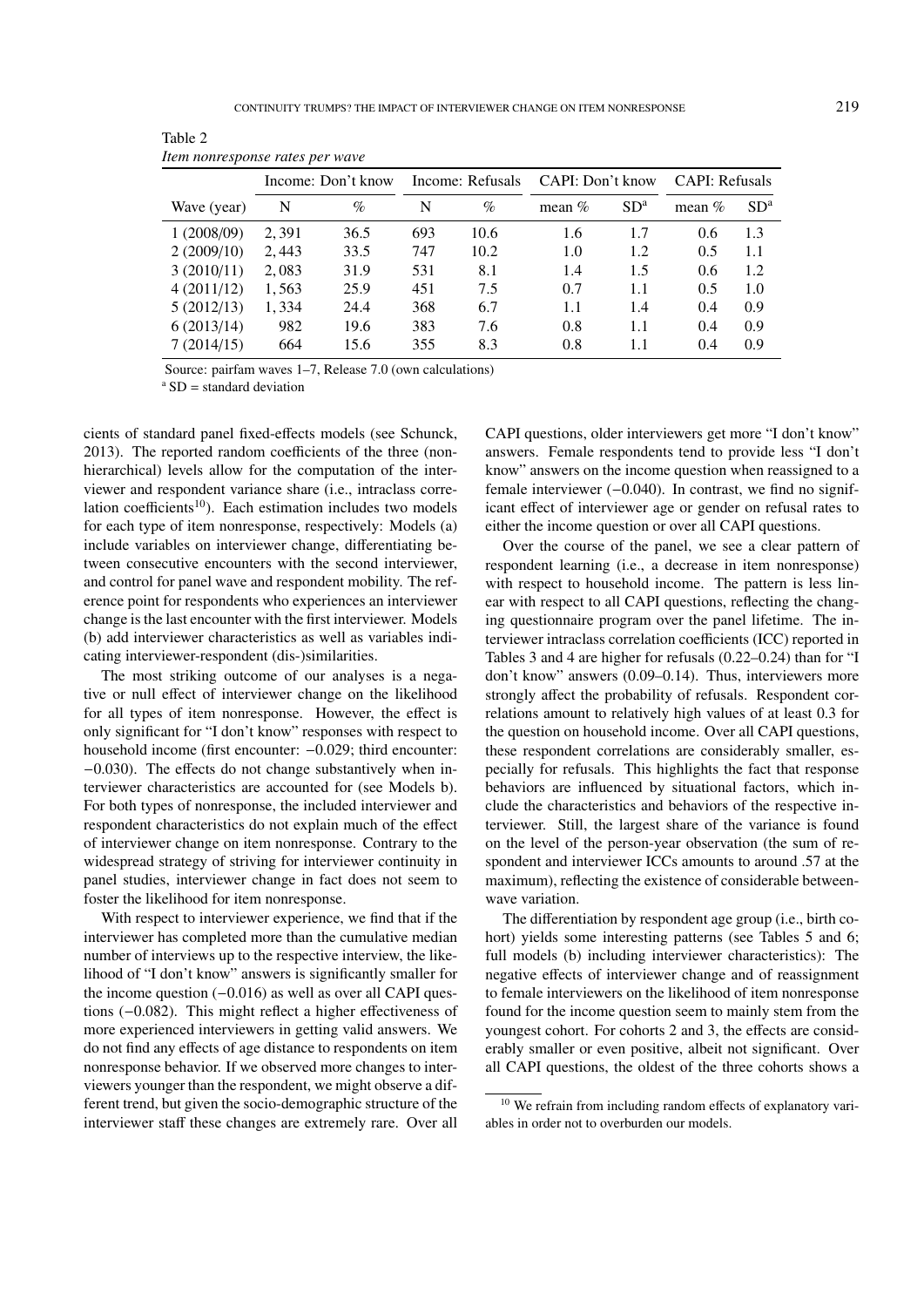#### 220 KRISTIN HAJEK AND NINA SCHUMANN

|                                                                      | I don't know                 |                          | Refusal                  |                          |
|----------------------------------------------------------------------|------------------------------|--------------------------|--------------------------|--------------------------|
| Variable                                                             | Model 1a                     | Model 1b                 | Model 2a                 | Model 2b                 |
| (a) Fixed Effects                                                    |                              |                          |                          |                          |
| Encounters with second interviewer                                   |                              |                          |                          |                          |
| Last encounter with first interviewer (ref. categ.)                  |                              |                          |                          |                          |
| 1 <sup>st</sup>                                                      | $-0.029*$                    | $-0.029*$                | $-0.001$                 | $-0.002$                 |
| 2 <sup>nd</sup>                                                      | $-0.020$                     | $-0.020$                 | 0.018                    | 0.017                    |
| 3 <sup>rd</sup>                                                      | $-0.030$                     | $-0.030$                 | 0.013                    | 0.013                    |
| $4th$ or more                                                        | $-0.009$                     | $-0.008$                 | 0.017                    | 0.017                    |
| Respondent geographic mobility                                       |                              |                          |                          |                          |
| No move of main residence (ref. categ.)                              |                              |                          |                          |                          |
| Respondent mobility up to 100 km                                     | $-0.090***$                  | $-0.090***$              | $-0.009$                 | $-0.009$                 |
| Respondent mobility > 100 km                                         | $-0.128***$                  | $-0.127***$              | $-0.017$                 | $-0.017$                 |
| Panel wave                                                           |                              |                          |                          |                          |
| Wave 1, 2008/09 (ref. categ.)                                        | $\qquad \qquad \blacksquare$ | $\overline{\phantom{a}}$ | $\overline{\phantom{a}}$ | $\overline{\phantom{a}}$ |
| Wave 2, 2009/10                                                      | $-0.003$                     | $-0.013$                 | $-0.002$                 | $-0.003$                 |
| Wave 3, 2010/11                                                      | $-0.022***$                  | $-0.039$                 | $-0.019***$              | $-0.019$                 |
| Wave 4, 2011/12                                                      | $-0.080^{\ast\ast\ast}$      | $-0.103***$              | $-0.035***$              | $-0.035$                 |
| Wave 5, 2012/13                                                      | $-0.097***$                  | $-0.125***$              | $-0.046***$              | $-0.045$                 |
| Wave 6, 2013/14                                                      | $-0.138***$                  | $-0.173***$              | $-0.047***$              | $-0.045$                 |
| Wave 7, 2014/15                                                      | $-0.167***$                  | $-0.208***$              | $-0.043***$              | $-0.040$                 |
| Interviewer characteristics and interaction effects with respondents |                              |                          |                          |                          |
| Interviewer age (in years)                                           |                              | 0.006                    |                          | $-0.001$                 |
| Age difference to respondent                                         |                              | $-0.003$                 |                          | 0.005                    |
| Male respondent, female interviewer (ref.: male-male)                |                              | $-0.028$                 |                          | 0.001                    |
| Female respondent, female interviewer (ref.: female-male)            |                              | $-0.040*$                |                          | $-0.012$                 |
| Interviewer experience                                               |                              | $-0.016*$                |                          | $-0.009$                 |
| (b) Random Effects                                                   |                              |                          |                          |                          |
| Respondent $\sigma^2$                                                | $0.096***$                   | $0.046***$               | $0.038^{***}\,$          | $0.038***$               |
| Interviewer $\sigma^2$                                               | $0.018***$                   | $0.016***$               | $0.027***$               | $0.027***$               |
| Panel observation $\sigma^2$                                         | $0.091***$                   | $0.091***$               | $0.050^{***}$            | $0.050***$               |
| ICC interviewer                                                      | 0.088                        | 0.106                    | 0.235                    | 0.236                    |
| ICC respondent                                                       | 0.468                        | 0.299                    | 0.329                    | 0.329                    |
| DIC                                                                  | 23,671                       | 22,675                   | 980                      | 979                      |
| N (respondent-years)                                                 | 37,639                       | 37,639                   | 29,707                   | 29,707                   |
| N (respondents)                                                      | 8,847                        | 8,847                    | 7,935                    | 7,935                    |

|  |  | Table 1 |  |
|--|--|---------|--|
|--|--|---------|--|

*Within-cluster regression analyses predicting item nonresponse for household income*

Fixed and random effects from linear probability cross-classified multilevel models. All coefficients represent within-cluster effects (demeaned variables, i.e., cluster means subtracted). The deviance information criterion (DIC) indicates the model fit with higher values indicating a poorer fitting.

Source: pairfam waves 1-7, Release 7.0 (own calculations)

 $p < 0.05$  \*\*  $p < 0.01$  \*\*\*  $p < 0.001$ 

positive effect of interviewer change on the likelihood to answer with "I don't know" for the first two encounters with the new interviewer. If female respondents of cohort 2 are reassigned to female interviewers they even give more "I don't know" answers. However, if male respondents of cohort 3 are reassigned to female interviewers they refuse less often to answer over all CAPI questions.

Since it is possible that interviewer changes which have an obvious, "self-induced" reason have a different impact on

respondents, we included interaction terms between the first encounter with a new interviewer and simultaneously occurring short-distance or long-distance moves (see models (c) in Tables A2 and A3). To test whether respondents react differently to an interviewer change if they did not participate in the previous wave, we also introduced an interaction term of first-time contact with the new interviewer and having missed the previous wave (see models (d) in Tables A2 and A3). While previous wave non-respondents have a higher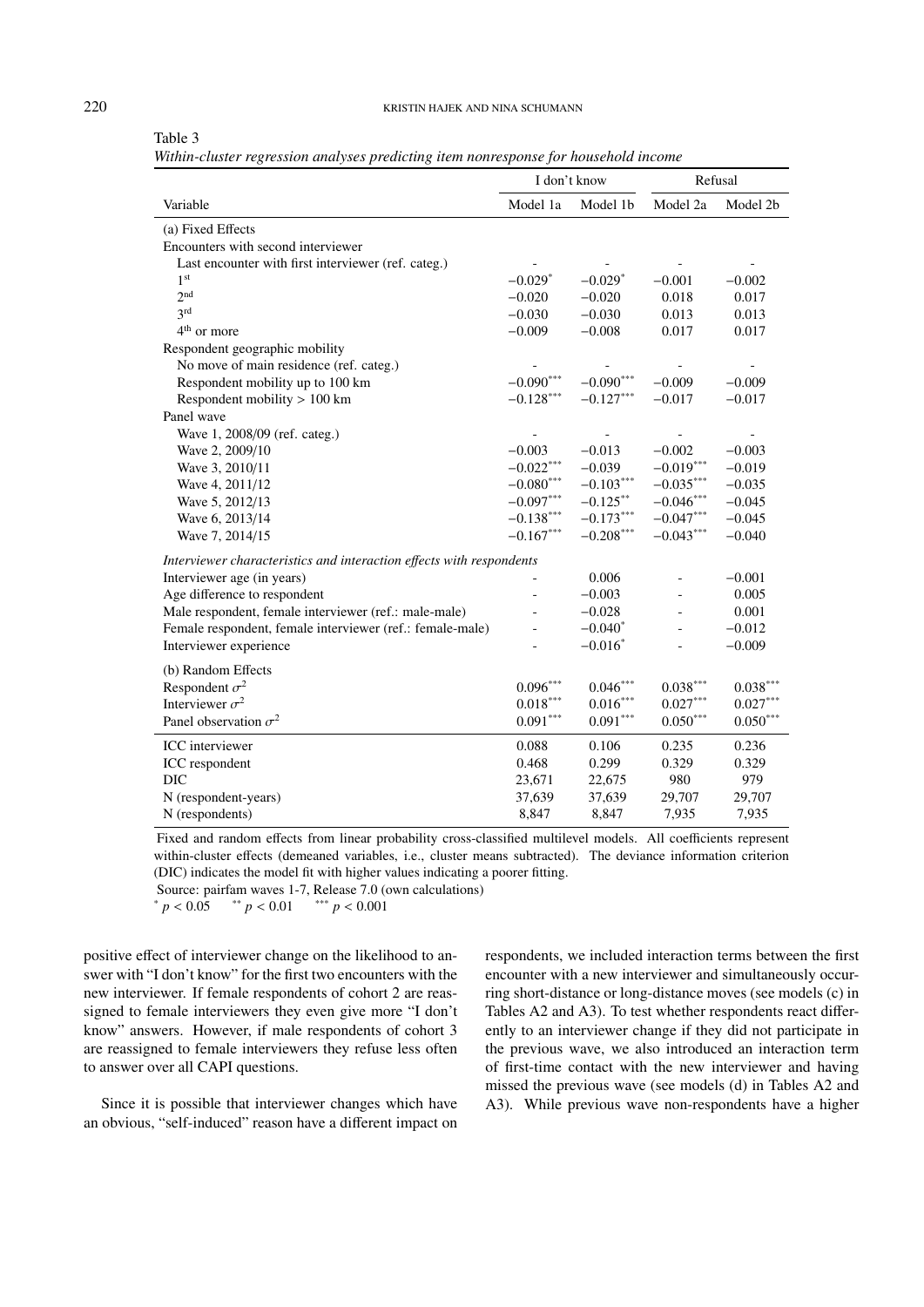# CONTINUITY TRUMPS? THE IMPACT OF INTERVIEWER CHANGE ON ITEM NONRESPONSE 221

Table 4

| Within-cluster regression analyses predicting the percentage of item nonresponse over all CAPI ques- |  |  |  |  |  |
|------------------------------------------------------------------------------------------------------|--|--|--|--|--|
| tions                                                                                                |  |  |  |  |  |

|                                                                      | I don't know   |             | Refusal     |                          |  |
|----------------------------------------------------------------------|----------------|-------------|-------------|--------------------------|--|
| Variable                                                             | Model 3a       | Model 3b    | Model 4a    | Model 4b                 |  |
| (a) Fixed Effects                                                    |                |             |             |                          |  |
| Encounters with second interviewer                                   |                |             |             |                          |  |
| Last encounter with first interviewer (ref. categ.)                  |                |             |             |                          |  |
| 1 <sup>st</sup>                                                      | 0.002          | $-0.011$    | $-0.035$    | $-0.039$                 |  |
| 2nd                                                                  | $-0.042$       | $-0.052$    | $-0.012$    | $-0.017$                 |  |
| 2rd                                                                  | $-0.035$       | $-0.044$    | $-0.011$    | $-0.018$                 |  |
| 4 <sup>th</sup> or more                                              | $-0.039$       | $-0.047$    | $-0.003$    | $-0.009$                 |  |
| Respondent geographic mobility                                       |                |             |             |                          |  |
| No move of main residence (ref. categ.)                              | $\overline{a}$ |             |             | $\overline{\phantom{a}}$ |  |
| Respondent mobility up to 100 km                                     | $-0.058**$     | $-0.058**$  | $-0.026$    | $-0.026$                 |  |
| Respondent mobility $> 100$ km                                       | $-0.101$       | $-0.100$    | $0.120**$   | $0.120**$                |  |
| Panel wave                                                           |                |             |             |                          |  |
| Wave 1, 2008/09 (ref. categ.)                                        |                |             |             |                          |  |
| Wave 2, 2009/10                                                      | $-0.600***$    | $-0.725***$ | $-0.132***$ | $-0.111$ **              |  |
| Wave 3, 2010/11                                                      | $-0.136***$    | $-0.329***$ | 0.026       | 0.066                    |  |
| Wave 4, 2011/12                                                      | $-0.840***$    | $-1.102***$ | $-0.048***$ | 0.010                    |  |
| Wave 5, 2012/13                                                      | $-0.433***$    | $-0.761***$ | $-0.148***$ | $-0.074$                 |  |
| Wave 6, 2013/14                                                      | $-0.666$ ***   | $-1.063***$ | $-0.144***$ | $-0.052$                 |  |
| Wave 7, 2014/15                                                      | $-0.665***$    | $-1.128***$ | $-0.139***$ | $-0.029$                 |  |
| Interviewer characteristics and interaction effects with respondents |                |             |             |                          |  |
| Interviewer age (in years)                                           |                | $0.068*$    |             | $-0.018$                 |  |
| Age difference to respondent                                         | $\overline{a}$ | 0.004       |             | 0.015                    |  |
| Male respondent, female interviewer (ref.: male-male)                |                | $-0.002$    |             | $-0.061$                 |  |
| Female respondent, female interviewer (ref.: female-male)            |                | $-0.008$    |             | $-0.078$                 |  |
| Interviewer experience                                               |                | $-0.082***$ |             | 0.024                    |  |
| (b) Random Effects                                                   |                |             |             |                          |  |
| Respondent $\sigma^2$                                                | $0.542***$     | $0.444***$  | $0.235***$  | $0.234***$               |  |
| Interviewer $\sigma^2$                                               | $0.238***$     | $0.245***$  | $0.296***$  | $0.287***$               |  |
| Panel observation $\sigma^2$                                         | $1.107***$     | $1.107***$  | $0.775***$  | $0.775***$               |  |
| <b>ICC</b> interviewer                                               | 0.126          | 0.136       | 0.227       | 0.222                    |  |
| ICC respondent                                                       | 0.287          | 0.247       | 0.180       | 0.180                    |  |
| DIC                                                                  | 127,185        | 126,827     | 111,587     | 111,569                  |  |
| N (respondent-years)                                                 | 41,167         | 41,167      | 41,167      | 41,167                   |  |
| N (respondents)                                                      | 9,048          | 9,048       | 9,048       | 9,048                    |  |

Fixed and random effects from linear cross-classified multilevel models. All coefficients represent within-cluster effects (demeaned variables, i.e., cluster means subtracted).The deviance information criterion (DIC) indicates the model fit, with higher values indicating a poorer fitting.

Source: pairfam waves 1-7, Release 7.0 (own calculations)  $p < 0.05$  \*\*  $p < 0.01$  \*\*\*  $p < 0.001$ 

propensity to refuse over the course of all CAPI questions, no significant interaction effects are detectable. Neither interaction effect yielded a significant effect. With respect to our main explanatory variables of interviewer change, the logistic regression models for the income analyses confirm the results reported above (see Table A4). The results for the interviewer characteristics and their matching with the respondent characteristics show different significance patterns. The direction of these effects, however, are the same.

# 8 Discussion

The purpose of this study was to investigate whether a change of interviewer affects item nonresponse in panel surveys. To our knowledge, this is the first study to specifically investigate this link employing sophisticated multilevel cross-classified models showing within-respondent longitu-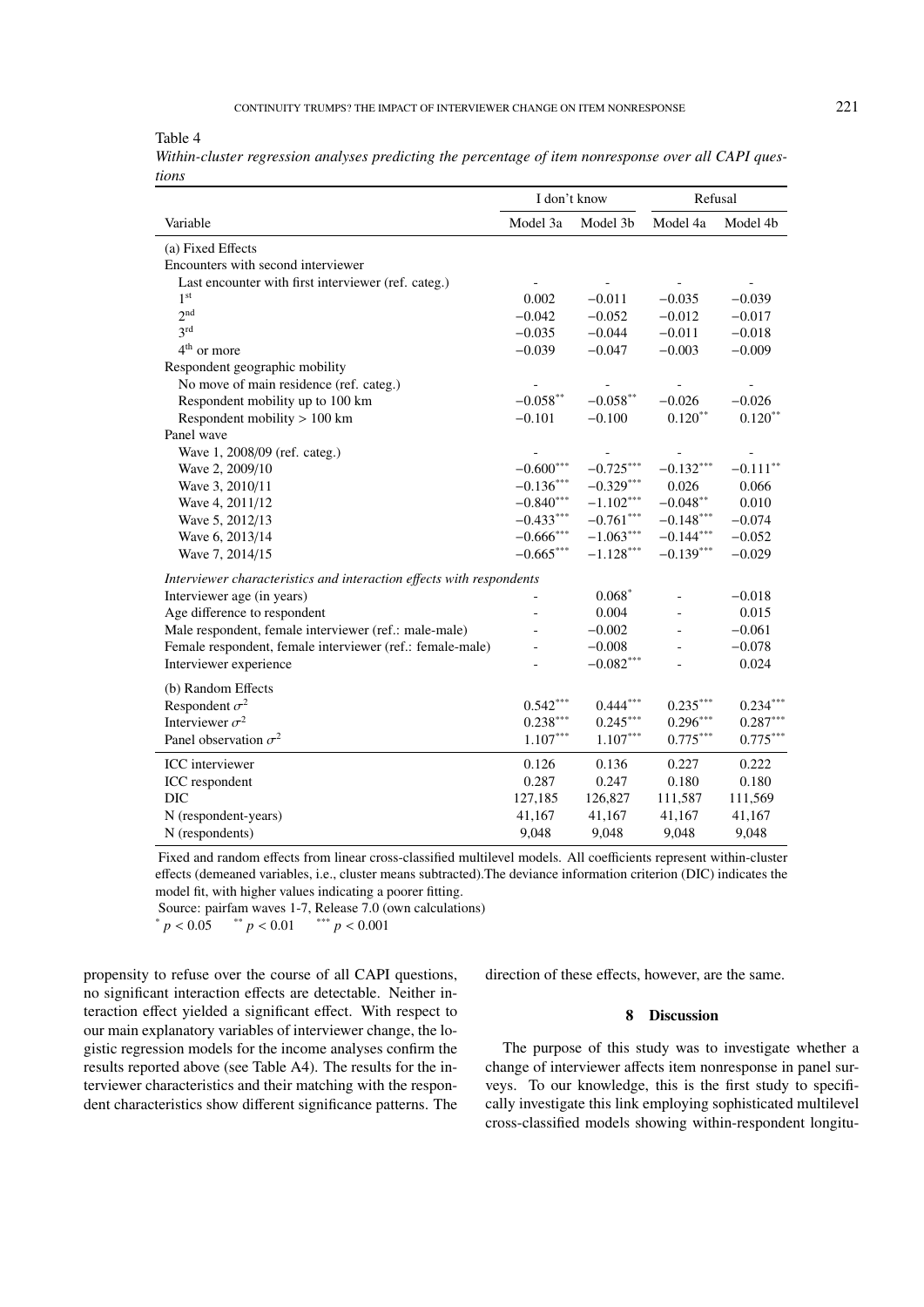## 222 KRISTIN HAJEK AND NINA SCHUMANN

| abie |  |
|------|--|
|------|--|

*Within-cluster regression analyses predicting the percentage of item nonresponse for household income, separately for the three birth cohorts (full models 1b and 2b)*

|                                                                      |                         | I don't know              |                         | Refusal                 |                           |                         |  |
|----------------------------------------------------------------------|-------------------------|---------------------------|-------------------------|-------------------------|---------------------------|-------------------------|--|
| Variable                                                             | Cohort 1<br>$(1991-93)$ | Cohort 2<br>$(1981 - 82)$ | Cohort 3<br>$(1971-73)$ | Cohort 1<br>$(1991-93)$ | Cohort 2<br>$(1981 - 82)$ | Cohort 3<br>$(1971-73)$ |  |
| (a) Fixed Effects                                                    |                         |                           |                         |                         |                           |                         |  |
| Encounters with second interviewer                                   |                         |                           |                         |                         |                           |                         |  |
| Last encounter with first interviewer (ref. categ.)                  |                         |                           |                         |                         |                           |                         |  |
| 1 <sup>st</sup>                                                      | $-0.064**$              | 0.010                     | $-0.009$                | 0.001                   | $-0.007$                  | $-0.002$                |  |
| 2 <sup>nd</sup>                                                      | $-0.050$                | 0.031                     | 0.004                   | 0.014                   | 0.026                     | 0.014                   |  |
| 3 <sup>rd</sup>                                                      | $-0.042$                | 0.020                     | $-0.023$                | 0.042                   | 0.020                     | $-0.003$                |  |
| $4th$ or more                                                        | $-0.037$                | 0.047                     | 0.007                   | 0.032                   | 0.027                     | 0.005                   |  |
| Respondent geographic mobility                                       |                         |                           |                         |                         |                           |                         |  |
| No move of main residence (ref. categ.)                              |                         |                           |                         |                         |                           |                         |  |
| Respondent mobility up to 100 km                                     | $-0.183***$             | $-0.027**$                | 0.005                   | $-0.021$ <sup>*</sup>   | $-0.001$                  | $-0.003$                |  |
| Respondent mobility > 100 km                                         | $-0.162***$             | $-0.017$                  | $-0.010$                | $-0.037$                | 0.026                     | $-0.012$                |  |
| Panel wave                                                           |                         |                           |                         |                         |                           |                         |  |
| Wave 1, 2008/09 (ref. categ.)                                        |                         |                           |                         |                         |                           |                         |  |
| Wave 2, 2009/10                                                      | $-0.070*$               | $-0.041$                  | $0.040*$                | $-0.012$                | 0.013                     | $-0.006$                |  |
| Wave 3, 2010/11                                                      | $-0.128*$               | $-0.089$                  | 0.038                   | $-0.058$                | 0.001                     | $-0.009$                |  |
| Wave 4, 2011/12                                                      | $-0.282***$             | $-0.124$                  | 0.035                   | $-0.077$                | $-0.011$                  | $-0.025$                |  |
| Wave 5, 2012/13                                                      | $-0.345***$             | $-0.148$                  | 0.039                   | $-0.105$                | $-0.011$                  | $-0.029$                |  |
| Wave 6, 2013/14                                                      | $-0.484***$             | $-0.175$                  | 0.049                   | $-0.118$                | $-0.004$                  | $-0.022$                |  |
| Wave 7, 2014/15                                                      | $-0.601***$             | $-0.188$                  | 0.053                   | $-0.123$                | 0.017                     | $-0.020$                |  |
| Interviewer characteristics and interaction effects with respondents |                         |                           |                         |                         |                           |                         |  |
| Interviewer age (in years)                                           | 0.041                   | 0.007                     | $-0.008$                | $-0.001$                | $-0.008$                  | $-0.000$                |  |
| Age difference to respondent                                         | $-0.021$                | 0.005                     | $-0.006$                | 0.019                   | $-0.003$                  | 0.006                   |  |
| Male resp., female interv. (ref.: male-male)                         | $-0.061$                | 0.051                     | $-0.043$                | 0.022                   | $-0.004$                  | $-0.030$                |  |
| Female resp., female interv. (ref.: female-male)                     | $-0.110**$              | 0.034                     | $-0.012$                | $-0.039$                | 0.009                     | 0.001                   |  |
| Interviewer experience                                               | 0.017                   | $-0.016$                  | 0.004                   | 0.001                   | $-0.014$                  | 0.004                   |  |
| (b) Random Effects                                                   |                         |                           |                         |                         |                           |                         |  |
| Respondent $\sigma^2$                                                | $0.034***$              | $0.037***$                | $0.023***$              | $0.023***$              | $0.034***$                | $0.045***$              |  |
| Interviewer $\sigma^2$                                               | $0.043***$              | $0.008***$                | $0.007***$              | $0.046***$              | $0.017***$                | $0.025***$              |  |
| Panel observation $\sigma^2$                                         | $0.132***$              | $0.072***$                | $0.049***$              | $0.053***$              | $0.048***$                | $0.049***$              |  |
| ICC interviewer                                                      | 0.205                   | 0.070                     | 0.089                   | 0.377                   | 0.170                     | 0.210                   |  |
| ICC respondent                                                       | 0.164                   | 0.316                     | 0.293                   | 0.187                   | 0.344                     | 0.376                   |  |
| <b>DIC</b>                                                           | 14,105                  | 3,946                     | $-391$                  | 788                     | $-118$                    | 204                     |  |
| N (respondent-years)                                                 | 14,933                  | 10,707                    | 11,999                  | 6,771                   | 10,341                    | 12,595                  |  |
| N (respondents)                                                      | 3,511                   | 2,577                     | 2,759                   | 2,525                   | 2,574                     | 2,836                   |  |

Fixed and random effects from linear cross-classified multilevel models. All coefficients represent within-cluster effects (demeaned variables, i.e., cluster means subtracted). The deviance information criterion (DIC) indicates the model fit, with higher values indicating a poorer fitting.

Source: pairfam waves 1-7, Release 7.0 (own calculations)  $p < 0.05$  \*\*  $p < 0.01$  \*\*\*  $p < 0.001$ 

dinal estimates. Using data from the German Family Panel pairfam, we did not observe any detrimental overall effect of an interviewer change on item nonresponse, neither for the question regarding household income nor over all questions administered by an interviewer. Only the oldest birth cohort shows an increase in "I don't know" responses when considering the percentage over all CAPI questions. In contrast, we find a lower likelihood for "I don't know" answers

in the youngest cohort with respect to the income question if the respondent is reassigned to a new interviewer. The popular assumption that a continuing interviewer leads to increased trust and less item nonresponse can therefore not be confirmed. Rather, the effect of an interviewer change on item nonresponse seems to differ depending on the respondent's age group and the questions asked. Older respondents might be more suspicious of changes and younger respon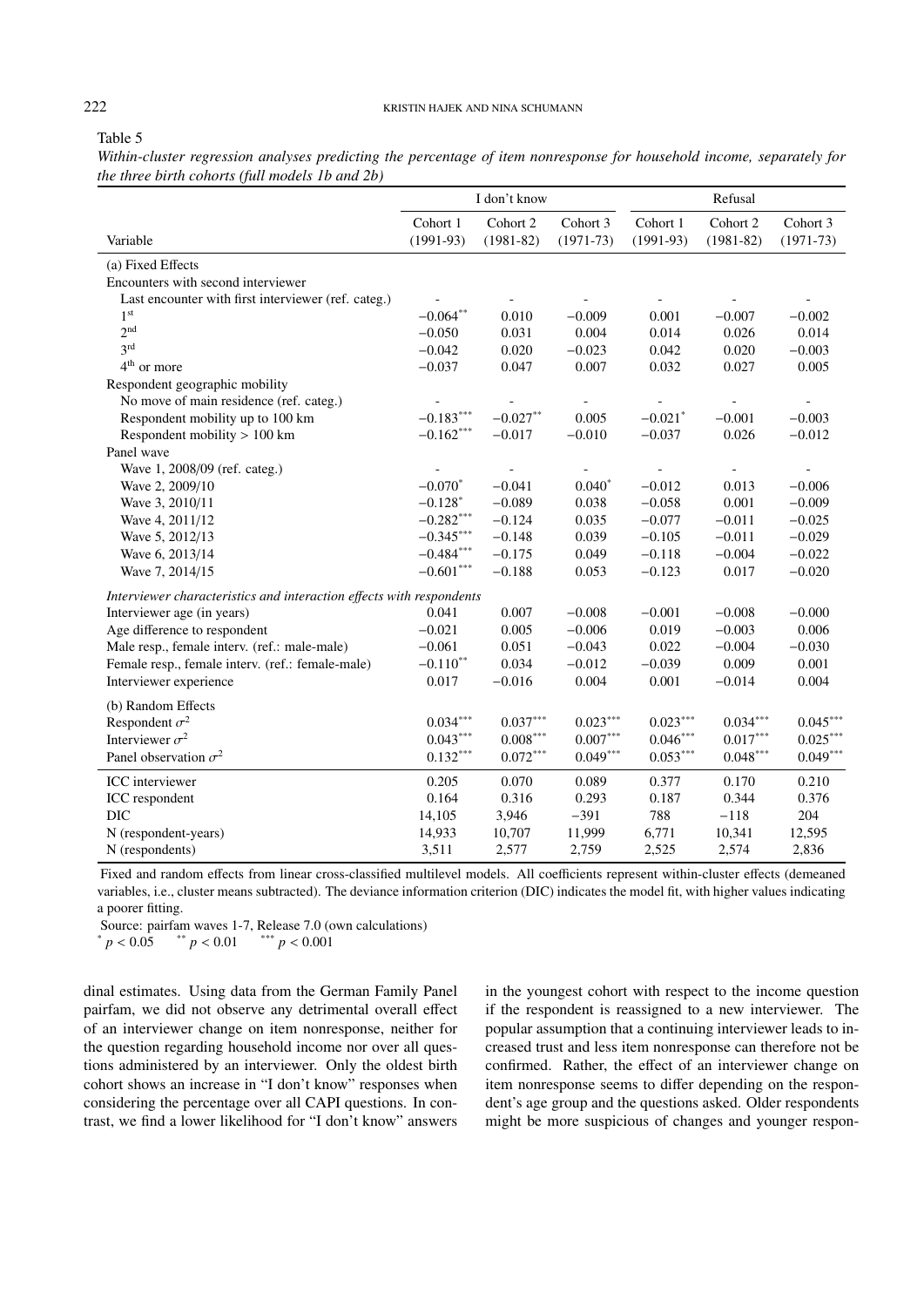Table 6

|                                                                      |                         | I don't know              |                         | Refusal                 |                           |                          |  |
|----------------------------------------------------------------------|-------------------------|---------------------------|-------------------------|-------------------------|---------------------------|--------------------------|--|
| Variable                                                             | Cohort 1<br>$(1991-93)$ | Cohort 2<br>$(1981 - 82)$ | Cohort 3<br>$(1971-73)$ | Cohort 1<br>$(1991-93)$ | Cohort 2<br>$(1981 - 82)$ | Cohort 3<br>$(1971-73)$  |  |
| (a) Fixed Effects                                                    |                         |                           |                         |                         |                           |                          |  |
| Encounters with second interviewer                                   |                         |                           |                         |                         |                           |                          |  |
| Last encounter with first interviewer (ref. categ.)                  |                         |                           |                         |                         |                           | $\overline{\phantom{a}}$ |  |
| 1 <sup>st</sup>                                                      | $-0.104$                | $-0.036$                  | $0.159*$                | $-0.065$                | $-0.119*$                 | 0.041                    |  |
| 2 <sup>nd</sup>                                                      | $-0.153$                | $-0.105$                  | $0.172*$                | $-0.080$                | $-0.100$                  | 0.128                    |  |
| 3 <sup>rd</sup>                                                      | $-0.126$                | $-0.055$                  | 0.096                   | $-0.014$                | $-0.111$                  | 0.062                    |  |
| $4th$ or more                                                        | $-0.137$                | $-0.031$                  | 0.051                   | $-0.020$                | $-0.049$                  | 0.042                    |  |
| Respondent geographic mobility                                       |                         |                           |                         |                         |                           |                          |  |
| No move of main residence (ref. categ.)                              |                         |                           |                         |                         |                           | $\overline{\phantom{a}}$ |  |
| Respondent mobility up to 100 km                                     | $-0.145***$             | $-0.037$                  | $0.089*$                | $-0.051$                | $-0.037$                  | 0.033                    |  |
| Respondent mobility $> 100$ km                                       | $-0.087$                | 0.068                     | $-0.187$                | $0.119*$                | 0.095                     | 0.075                    |  |
| Panel wave (ref.: 1 (2008/09))                                       |                         |                           |                         |                         |                           |                          |  |
| Panel wave                                                           |                         |                           |                         |                         |                           |                          |  |
| Wave 1, 2008/09 (ref. categ.)                                        |                         |                           |                         |                         |                           |                          |  |
| Wave 2, 2009/10                                                      | $-1.060***$             | $-0.571***$               | $-0.480***$             | $-0.067$                | $-0.105$                  | $-0.216$ **              |  |
| Wave 3, 2010/11                                                      | $-0.574***$             | $-0.380*$                 | $-0.027$                | 0.080                   | 0.036                     | $-0.027$                 |  |
| Wave 4, 2011/12                                                      | $-1.693***$             | $-0.921***$               | $-0.610***$             | $-0.056$                | $-0.026$                  | $-0.035$                 |  |
| Wave 5, 2012/13                                                      | $-1.353***$             | $-0.733**$                | $-0.136$                | $-0.154$                | $-0.088$                  | $-0.166$                 |  |
| Wave 6, 2013/14                                                      | $-1.683***$             | $-1.003**$                | $-0.436$                | $-0.207$                | $-0.084$                  | $-0.092$                 |  |
| Wave 7, 2014/15                                                      | $-1.855***$             | $-1.163***$               | $-0.320$                | $-0.219$                | $-0.057$                  | $-0.078$                 |  |
| Interviewer characteristics and interaction effects with respondents |                         |                           |                         |                         |                           |                          |  |
| Interviewer age (in years)                                           | 0.121                   | 0.099                     | $-0.013$                | 0.031                   | $-0.022$                  | $-0.021$                 |  |
| Age difference to respondent                                         | 0.017                   | 0.012                     | 0.007                   | $-0.021$                | 0.012                     | 0.002                    |  |
| Male resp., female interv. (ref.: male-male)                         | 0.055                   | 0.038                     | $-0.103$                | 0.008                   | $-0.115$                  | $-0.304**$               |  |
| Female resp., female interv. (ref.: female-male)                     | $-0.147$                | $0.244*$                  | 0.038                   | $-0.076$                | $-0.069$                  | $-0.186$                 |  |
| Interviewer experience                                               | $-0.041$                | $-0.031$                  | 0.003                   | $-0.034$                | 0.052                     | 0.017                    |  |
| (b) Random Effects                                                   |                         |                           |                         |                         |                           |                          |  |
| Respondent $\sigma^2$                                                | $0.460***$              | $0.452***$                | $0.320***$              | $0.138***$              | $0.290***$                | $0.305***$               |  |
| Interviewer $\sigma^2$                                               | $0.432***$              | $0.162***$                | $0.106***$              | $0.287***$              | $0.245***$                | $0.276***$               |  |
| Panel observation $\sigma^2$                                         | $1.327^{\ast\ast\ast}$  | $0.984***$                | $0.891^{\ast\ast\ast}$  | $0.802\sp{***}$         | $0.654^{\ast\ast\ast}$    | $0.813***$               |  |
| ICC interviewer                                                      | 0.195                   | 0.102                     | 0.080                   | 0.234                   | 0.206                     | 0.198                    |  |
| ICC respondent                                                       | 0.207                   | 0.283                     | 0.243                   | 0.113                   | 0.244                     | 0.219                    |  |
| <b>DIC</b>                                                           | 51,569                  | 35,109                    | 38,835                  | 43,077                  | 30,308                    | 37,671                   |  |
| N (respondent-years)                                                 | 15,795                  | 11,788                    | 13,584                  | 15,795                  | 11,788                    | 13,584                   |  |
| N (respondents)                                                      | 3,529                   | 2,650                     | 2,869                   | 3,529                   | 2,650                     | 2,869                    |  |

*Within-cluster regression analyses predicting the percentage of item nonresponse over all CAPI questions, separately for the three birth cohorts (full models 3b and 4b)*

Fixed and random effects from linear cross-classified multilevel models. All coefficients represent within-cluster effects (demeaned variables, i.e., cluster means subtracted). The deviance information criterion (DIC) indicates the model fit, with higher values indicating a poorer fitting.

Source: pairfam waves 1-7, Release 7.0 (own calculations)

 $p < 0.05$  \*\*  $p < 0.01$  \*\*\*  $p < 0.001$ 

dents more open to meeting a new interviewer. Moreover, after the second encounter with a new interviewer, no significant long-term effects are visible (with one exception for the income question): Once respondents are acquainted to their new interviewer, no effects on item nonresponse seem to remain. A temporary drop-out, short- or long-distance moves do not seem to alter the effects of an interviewer change.

More experienced interviewers tend to elicit less "I don't know" answers. We do not find an effect of age difference between interviewer and respondent, but admit that this might be due to the fact that there is a large age disparity between interviewers and respondents in the pairfam study, and that this difference might not change significantly when an interviewer change occurs. Our analyses do show that the overall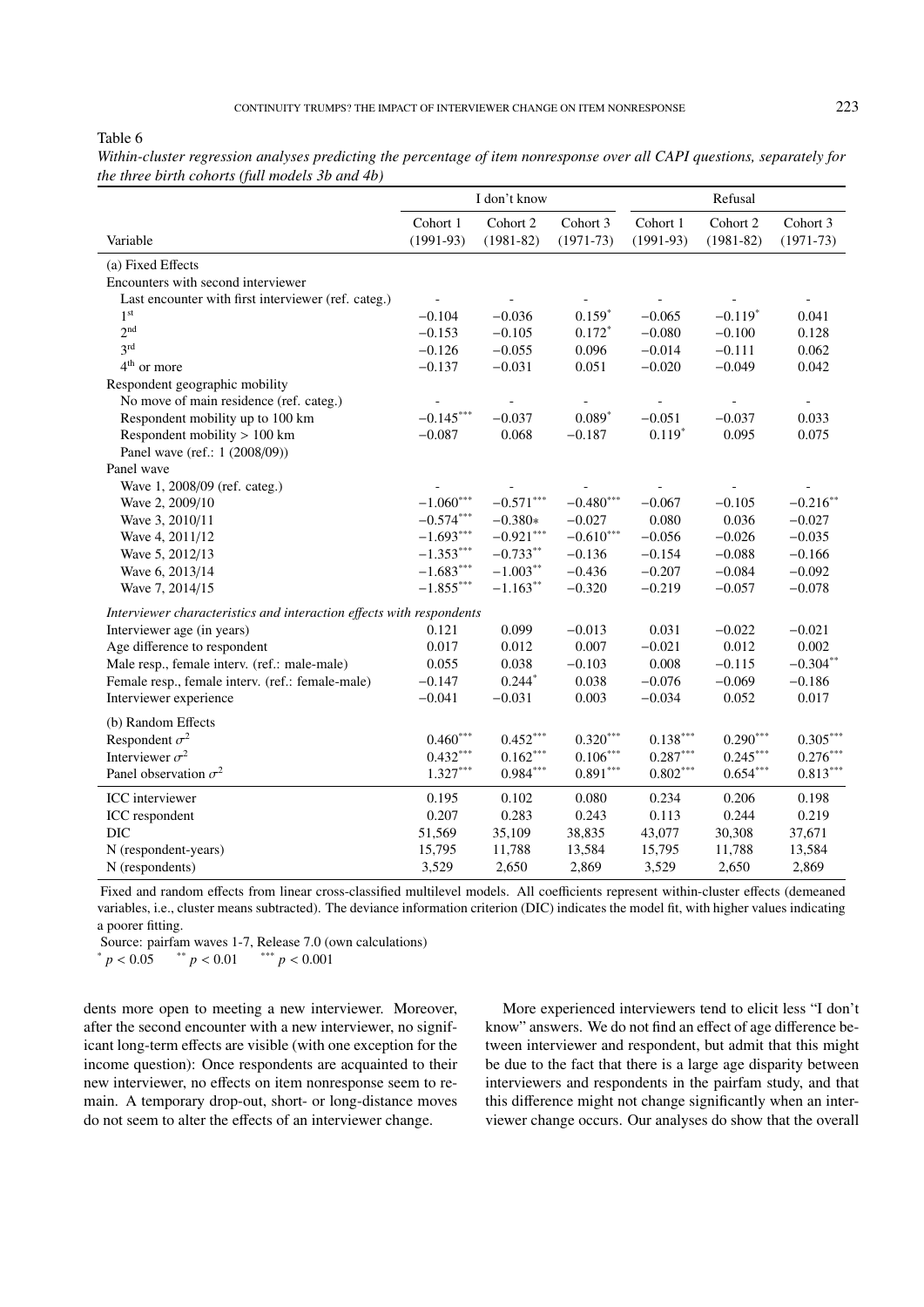percentage of "I don't know" answers rises if respondents are reassigned to older interviewers. The percentage of "I don't know" answers on the income question decreases if female respondents of the youngest cohort are reassigned to a female interviewer. In contrast, over all CAPI questions female respondents of cohort 2 give more "I don't know" answers if interviewed by women. In addition, male respondents of the oldest cohort tend to refuse less often to answer if reassigned to female interviewers. Thus, effects of interviewer gender do not seem to be a matter of interviewer-respondent matching, i.e., perceived closeness. It rather seems to depend on the age group and the questions asked, which might explain the ambiguous results reported in other research concerning interviewer characteristics. The effect might be different for specific questions and questionnaires; therefore, instead of analyzing one specific question (as is often the case when focusing on items regarding personal finances), it is important to also look at the overall percentage of item nonresponse in a survey in order to evaluate the total impact of interviewer (dis-)continuity.

While core questions are repeated annually, the question battery changes somewhat over time in the pairfam panel. We tried to account for this by controlling for panel wave in our regression models. The alternative would have been to completely focus on selected questions only, but our aim was to gain insight into the impact of interviewer discontinuity for surveys on the whole. By doing so, we present results that are new in the field, as previous research has thus far primarily focused on unit/wave nonresponse only, or has been limited to a specific subset of questions, in particular income and wealth.

Previous findings have shown that interviewer continuity seems to be beneficial for reducing wave nonresponse, i.e., panel attrition (see literature review above). Panel respondents who are contacted by a new interviewer and still participate in the survey might be a special, more intrinsically motivated population. Therefore, we might not find a detrimental effect of interviewer change on item nonresponse as respondents who do not want to be interviewed by a new interviewer do not participate in the survey at all. Further research is needed to verify this hypothesis. It is possible that selective respondent and interviewer attrition throughout the panel are the major disadvantages of the data at hand. As shown in the descriptive analyses, item nonresponse is highest in the first wave and decreases with time, which might be due to learning processes or selective respondent attrition.

The only interviewer-based information included in our analyses were age, gender, and the number of interviews they had thus far conducted for the pairfam study. Interviewer behavior as well as his / her motivation and personality traits can either reduce or induce item nonresponse, and explaining a question or asking it again (i.e., probing the respondent) can lead to a higher probability of a valid answer. In contrast,

failing to probe, not asking a question at all, or purposely noting a missing answer without reading the question aloud (e.g., to shorten interview time) lead to higher rates of missing data (de Leeuw, [2001\)](#page-14-4). Thus, these interviewer characteristics could account for the effects of interviewer change if respondents are reassigned to interviewers of higher or lower skills or motivation.

Our analyses assume that a new interviewer does not differ in any such characteristics from the previous interviewer. However, if there is selective, non-random attrition among the interviewers resulting in, for example, less qualified interviewers dropping out of the interviewer staff, interviewer change might then foster item response rates. Non-random interviewer attrition could cause a reassignment of respondents to more efficient interviewers, leading to a lower likelihood of item nonresponse. Pickery and Loosveldt [\(1998\)](#page-14-3) and Pickery et al. [\(2001\)](#page-15-0) find considerable interviewer variances in their analyses on item nonresponse, but these effects cannot be explained by interviewer age, sex, education, or experience. Our results also suggest that these characteristics do not fully explain interviewer variance. Thus, including easily-measured interviewer characteristics might not be sufficient to fully account for interviewer effects on nonresponse. Certainly, further interviewer characteristics influencing the propensity for item nonresponse are integral to our understanding. Unfortunately, no further interviewer characteristics are available for examination in the pairfam panel survey (e.g., interviewer's experience in total, persuasiveness, charisma, etc.), which leads us to suggest that future studies investigate these further. The interviewer intraclass correlation coefficients show that a considerable proportion of variation in our outcomes is due to differences across interviewers, especially when generating refusals. Thus, unobserved influences operating at this level indeed affect response outcomes and need to be accounted for.

What lessons can be learned with regard to design and practical implementation of future panel surveys and interviewer allocation strategies? Our study shows no detrimental effect of an interviewer change per se on item nonresponse. In fact, contrary to conventional wisdom, reassigning interviewers might reduce the propensity of item nonresponse for some age groups. This certainly depends on the characteristics of the interviewer staff, but the finding is reassuring, as no large-scale survey can completely prevent interviewer attrition or reassignment. However, as our analysis are based on non-experimental data and a non-random assignment of interviewers, further replications and experimental approaches are needed to confirm these results.

#### Acknowledgements

This paper uses data from the German Family Panel pairfam, coordinated by Josef Brüderl, Sonja Drobnič, Karsten Hank, Bernhard Nauck, Franz Neyer, and Sabine Walper.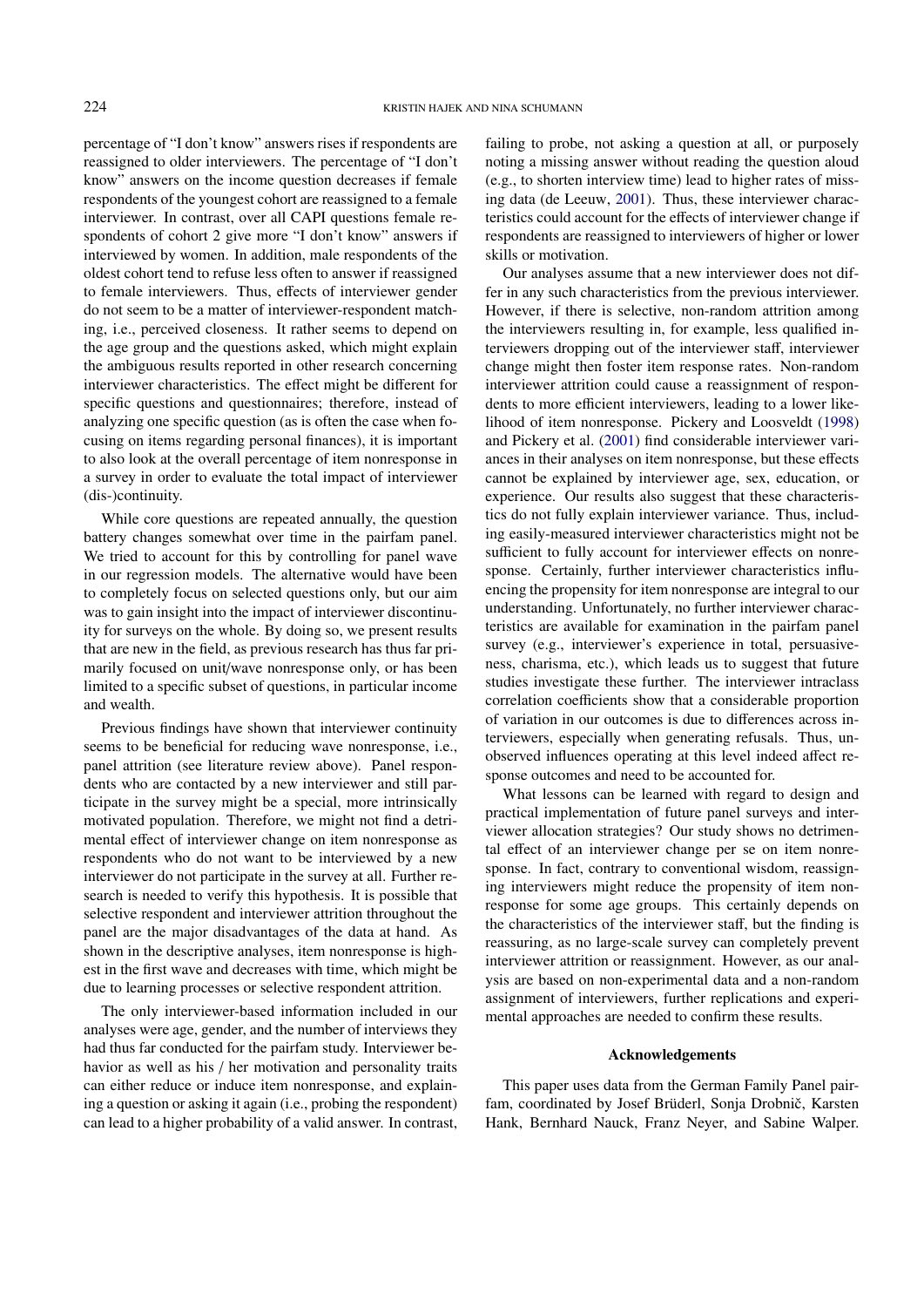pairfam is funded as long-term project by the German Research Foundation (DFG).

#### References

- <span id="page-14-25"></span>Allison, P. D. (2009). *Fixed e*ff*ects regression models*. Quantitative Applications in the Social Sciences. Los Angeles: SAGE.
- <span id="page-14-14"></span>Bilgen, I. (2011). *Is less more* & *more less* . . . *? the effect of two types of interviewer experience on "don't know" responses in calendar and standardized interviews.* Doctor of Philosophy Dissertation, University of Nebraska, Lincoln.
- <span id="page-14-23"></span>Browne, W. J. (2012). *MCMC estimation in MLwiN, v2.26.* Centre for Multilevel Modelling, University of Bristol.
- <span id="page-14-20"></span>Brüderl, J., Hank, K., Huinink, J., Nauck, B., Neyer, F. J., Walper, S., ... Wilhelm, B. (2016). *The German Family Panel (pairfam)*. ZA5678 Data file Version 7.0.0.
- <span id="page-14-24"></span>Brüderl, J. & Ludwig, V. (2014). Fixed-effects panel regression. In H. Best & C. Wolf (Eds.), *Sage handbook of regression analysis and causal inference* (pp. 327– 356). London: Sage.
- <span id="page-14-27"></span>Brunton-Smith, I., Sturgis, P., & Leckie, G. (2017). Detecting and understanding interviewer effects on survey data by using a cross-classified mixed effects location-scale model. *Journal of the Royal Statistical Society: Series A (Statistics in Society)*, *180*(2), 551–568.
- <span id="page-14-26"></span>Cafri, G. & Fan, J. (2018). Between-within effects in survival models with cross-classified clustering: Application to the evaluation of the effectiveness of medical devices. *Statistical Methods in Medical Research*, *27*(1), 312– 319.
- <span id="page-14-0"></span>Campanelli, P. & O'Muircheartaigh, C. (1999). Interviewers, interviewer continuity, and panel survey nonresponse. *Quality and Quantity*, *33*(1), 59–76.
- <span id="page-14-12"></span>Campanelli, P. & O'Muircheartaigh, C. (2002). The importance of experimental control in testing the impact of interviewer continuity on panel survey nonresponse. *Quality and Quantity*, *36*(2), 129–144.
- <span id="page-14-17"></span>Chadi, A. (2013). The role of interviewer encounters in panel responses on life satisfaction. *Economics Letters*, *121*(3), 550–554. doi:10 . 1016 /[j . econlet . 2013 .](https://dx.doi.org/10.1016/j.econlet.2013.10.024) [10.024](https://dx.doi.org/10.1016/j.econlet.2013.10.024)
- <span id="page-14-4"></span>de Leeuw, E. D. (2001). Reducing missing data in surveys: An overview of methods. *Quality and Quantity*, *35*(2), 147–160.
- <span id="page-14-8"></span>Durrant, G. B., Groves, R. M., Staetsky, L., & Steele, F. (2010). Effects of interviewer attitudes and behaviors on refusal in household surveys. *Public Opinion Quarterly*, *74*(1), 1–36.
- <span id="page-14-19"></span>Elwert, F. & Winship, C. (2014). Endogenous selection bias: The problem of conditioning on a collider variable. *Annual Review of Sociology*, *40*, 31–53.
- <span id="page-14-15"></span>Essig, L. & Winter, J. (2009). Item nonresponse to financial questions in household surveys: An experimental study of interviewer and mode effects. *Fiscal Studies*, *30*(3–4), 367–390.
- <span id="page-14-5"></span>Groves, R. M. (1989). *Survey errors and survey costs.* New York: Wiley.
- <span id="page-14-7"></span>Groves, R. M. & Couper, M. P. (1998). *Nonresponse in household interview surveys.* New York: Wiley.
- <span id="page-14-2"></span>Groves, R. M., Fowler, F. J. J., Couper, M. P., Lepkowski, J. M., Singer, E., & Tourangeau, R. (2009). *Survey methodology.* Hoboken, New Jersey: John Wiley & Sons Inc.
- <span id="page-14-18"></span>Homans, G. C. (1961). *Social behaviour: Its elementary forms.* London: Routledge & Kegan Paul.
- <span id="page-14-21"></span>Huinink, J., Brüderl, J., Nauck, B., Walper, S., Castiglioni, L., & Feldhaus, M. (2011). Panel Analysis of Intimate Relationships and Family Dynamics (pairfam): Conceptual framework and design. *Zeitschrift für Familienforschung – Journal of Family Research*, *23*(1), 77–101.
- <span id="page-14-13"></span>Jäckle, A., Lynn, P., Sinibaldi, J., & Tipping, S. (2013). The effect of interviewer experience, attitudes, personality and skills on respondent co-operation with face-to-face surveys. *Survey Research Methods*, *7*(1), 1–15.
- <span id="page-14-11"></span>Korbmacher, J. M. & Schroeder, M. (2013). Consent when linking survey data with administrative records: The role of the interviewer. *Survey Research Methods*, *7*(2), 115–131.
- <span id="page-14-6"></span>Krosnick, J. A. (1991). Response strategies for coping with the cognitive demands of attitude measures in surveys. *Applied Cognitive Psychology*, *5*(3), 213–236.
- <span id="page-14-22"></span>Leckie, G. & Charlton, C. (2013). Runmlwin – a program to run the MLwiN multilevel modelling software from within stata. *Journal of Statistical Software*, *52*(11), 1– 40.
- <span id="page-14-16"></span>Lipps, O. (2007). Interviewer and respondent survey quality effects in a CATI panel. *Bulletin de méthodologie sociologique (Bulletin of sociological methodology)*, *95*, 5–25.
- <span id="page-14-9"></span>Lipps, O. & Pollien, A. (2011). Effects of interviewer experience on components of nonresponse in the European Social Survey. *Field Methods*, *23*(2), 156–172.
- <span id="page-14-1"></span>Lynn, P., Kaminska, O., & Goldstein, H. (2011). *Panel attrition: How important is it to keep the same interviewer?* ISER Working Paper Series 2011-02.
- <span id="page-14-10"></span>Müller, B. & Castiglioni, L. (2015). Attrition im Beziehungsund Familienpanel pairfam. In J. Schupp & C. Wolf (Eds.), *Nonresponse Bias: Qualitätssicherung sozialwissenschaftlicher Umfragen* (pp. 283–308). Wiesbaden: Springer VS.
- <span id="page-14-3"></span>Pickery, J. & Loosveldt, G. (1998). The impact of respondent and interviewer characteristics on the number of "no opinion" answers. *Quality and Quantity*, *32*(1), 31–45.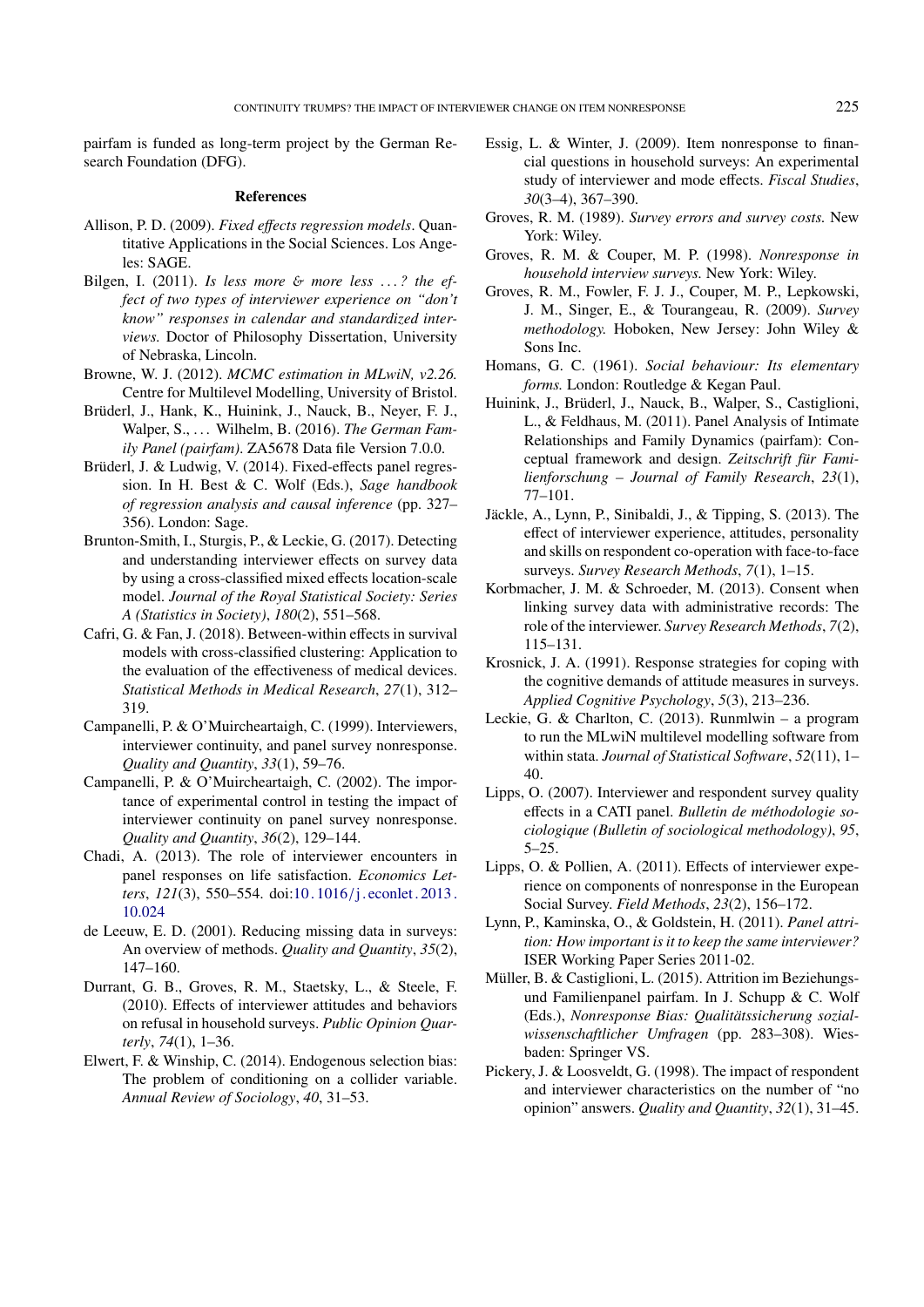- <span id="page-15-4"></span>Pickery, J. & Loosveldt, G. (2002). A multilevel multinomial analysis of interviewer effects on various components of unit nonresponse. *Quality and Quantity*, *36*(4), 427– 437.
- <span id="page-15-0"></span>Pickery, J., Loosveldt, G., & Carton, A. (2001). The effects of interviewer and respondent characteristics on response behavior in panel surveys: A multilevel approach. *Sociological Methods* & *Research*, *29*(4), 509–523.
- <span id="page-15-11"></span>Rasbash, J. C., Browne, W., Healy, M., & Cameron, B. (2009). *MLwiN version 2.1.* Centre for Multilevel Modelling, University of Bristol.
- <span id="page-15-1"></span>Riphahn, R. T. & Serfling, O. (2005). Item non-response on income and wealth questions. *Empirical Economics*, *30*(2), 521–538.
- <span id="page-15-10"></span>Rodriguez, L. A., Sana, M., & Sisk, B. (2015). Selfadministered questions and interviewer-respondent familiarity. *Field Methods*, *27*(2), 163–181.
- <span id="page-15-2"></span>Schräpler, J.-P. (2006). Explaining income nonresponse – a case study by means of the british household panel study (BHPS). *Quality and Quantity*, *40*(6), 1013– 1036.
- <span id="page-15-13"></span>Schunck, R. (2013). Within and between estimates in random-effects models: Advantages and drawbacks of correlated random effects and hybrid models. *The Stata Journal*, *13*(1), 65–76.
- <span id="page-15-7"></span>Sudman, S., Bradburn, N. M., & Schwarz, N. (1996). *Thinking about answers.* The Application of Cognitive Processes to Survey Methodology. San Francisco: Jossey-Bass.
- <span id="page-15-8"></span>Tourangeau, R., Rips, L. J., & Rasinski, K. (2000). *The psychology of survey response.* Cambridge: Cambridge University Press.
- <span id="page-15-3"></span>Tu, S.-H. & Liao, P.-S. (2007). Social distance, respondent cooperation and item nonresponse in sex survey. *Quality and Quantity*, *41*(2), 177–199.
- <span id="page-15-5"></span>Watson, N. & Wooden, M. (2009). Identifying factors affecting longitudinal survey response. In P. Lynn (Ed.), *Methodology of longitudinal surveys* (John Wiley and Sons). Chichester.
- <span id="page-15-6"></span>Watson, N. & Wooden, M. (2014). Re-engaging with survey non-respondents: Evidence from three household panels. *Journal of the Royal Statistical Society: Series A (Statistics in Society)*, *177*(2), 499–522.
- <span id="page-15-12"></span>Wooldridge, J. M. (2010). *Econometric analysis of cross section and panel data.* Cambridge, MA: MIT Press.
- <span id="page-15-9"></span>Young, R. (2012). *Don't know responses in survey research.* Doctor of Philosophy Dissertation, The Pennsylvania State University.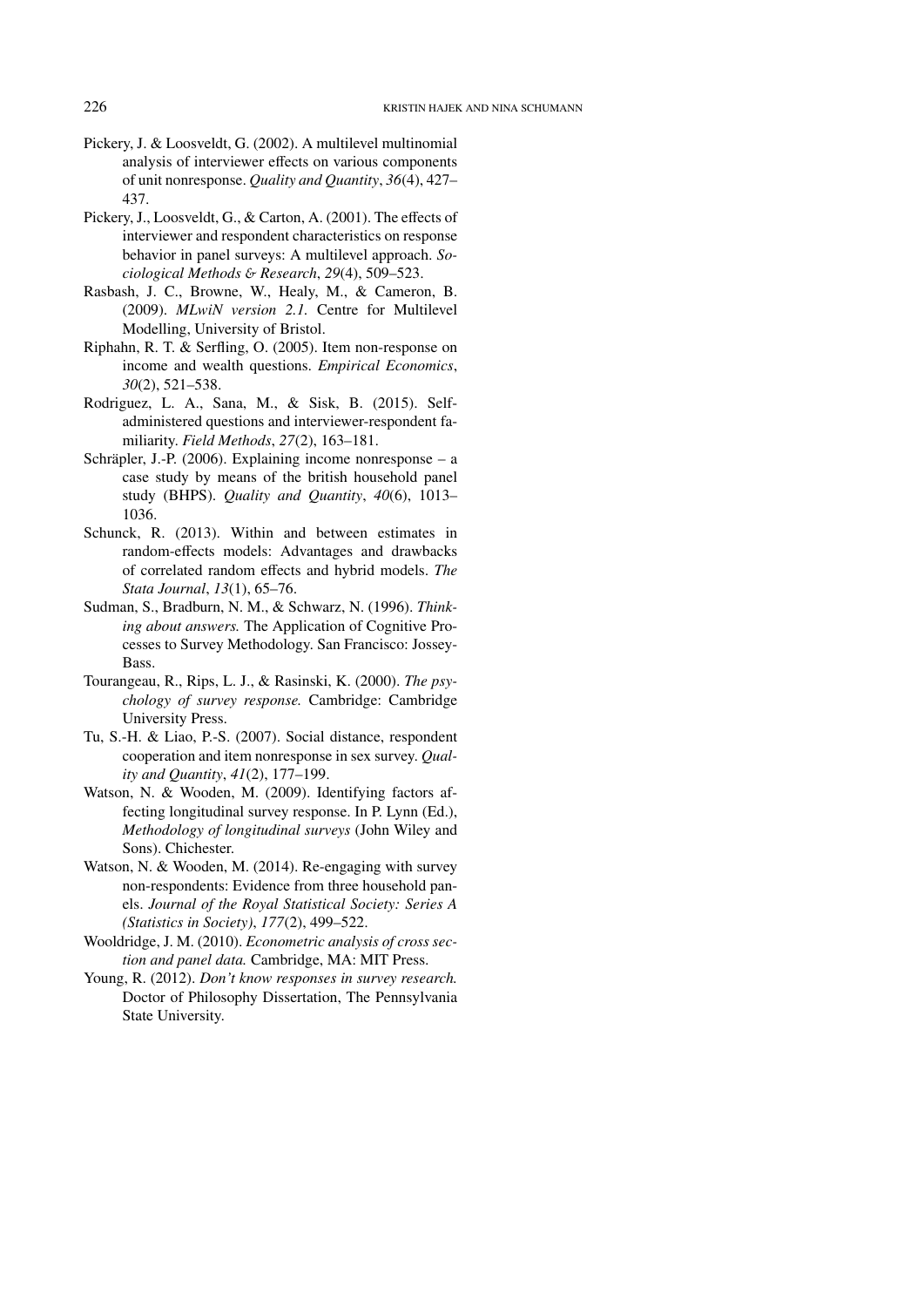

# Appendix Figures and tables

*Figure A1*. Age structure of respondents and interviewers by number of interviews conducted. Source: pairfam waves 1-7, Release 7.0 (own calculations)

| Table A1                          |  |
|-----------------------------------|--|
| Item nonresponse rates per cohort |  |

|                      | Income:<br>Don't know |      |       | Income:<br>Refusals |      | CAPI:<br>Don't know | CAPI:<br>Refusals |           |
|----------------------|-----------------------|------|-------|---------------------|------|---------------------|-------------------|-----------|
| Cohort (Birth year)  | N                     | $\%$ | N     | $\%$ mean           | $\%$ | <b>SD</b>           | mean $%$          | <b>SD</b> |
| Cohort 1 (1991–1993) | 9.024                 | 57.1 | 862   | 5.5                 | 1.5  | 1.5                 | 0.5               | 1.1       |
| Cohort 2 (1981–1983) | 1.447                 | 12.3 | 1.081 | 9.2                 | 0.9  | 1.3                 | 0.4               | 1.0       |
| Cohort 3 (1971–1973) | 989                   | 7.3  | 1.585 | 11.7                | 0.8  | 1.2                 | 0.5               | 1.1       |

SD = standard deviation

 $\ddot{\phantom{a}}$ 

Source: pairfam waves 1-7, Release 7.0 (own calculations)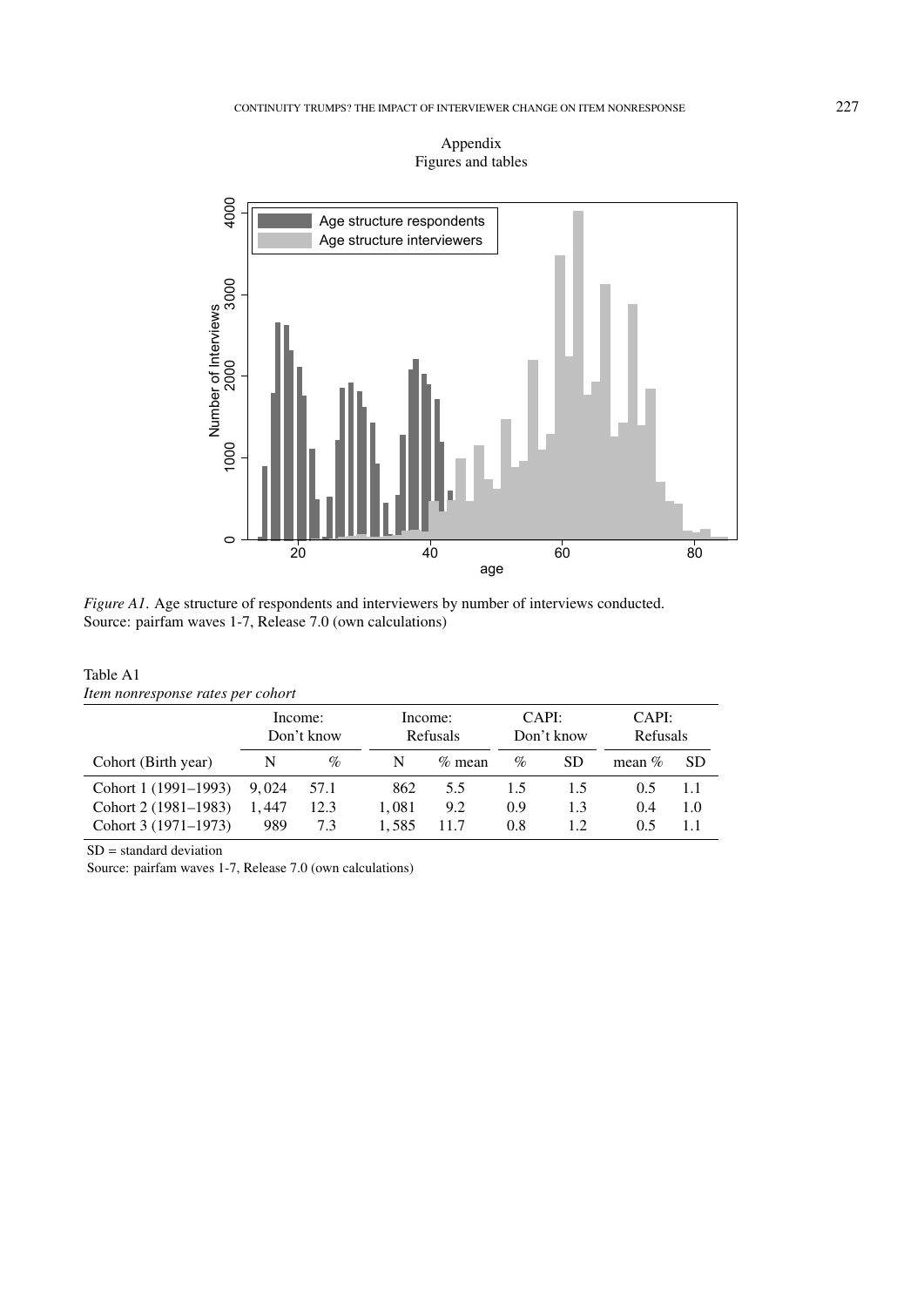Table A2

*Within-cluster regression analyses predicting item nonresponse for household income including interaction e*ff*ects with geographic mobility and previous wave non-response*

|                                                                                   | I don't know          |                          | Refusal        |                          |
|-----------------------------------------------------------------------------------|-----------------------|--------------------------|----------------|--------------------------|
| Variable                                                                          | Model 1c              | Model 1d                 | Model 2c       | Model 2d                 |
| (a) Fixed Effects                                                                 |                       |                          |                |                          |
| Encounters with second interviewer                                                |                       |                          |                |                          |
| Last encounter with first interviewer (ref. categ.)                               |                       |                          |                |                          |
| 1 <sup>st</sup>                                                                   | $-0.037**$            | $-0.025$                 | $-0.004$       | $-0.002$                 |
| 2 <sup>nd</sup>                                                                   | $-0.021$              | $-0.019$                 | 0.017          | 0.017                    |
| 3 <sup>rd</sup>                                                                   | $-0.032$ *            | $-0.030$                 | 0.013          | 0.013                    |
| $4th$ or more                                                                     | $-0.011$              | $-0.008$                 | 0.017          | 0.017                    |
| Interaction effects                                                               |                       |                          |                |                          |
| First encounter with second interviewer $\times$ respondent mobility up to 100 km | 0.033                 | $\overline{\phantom{a}}$ | $-0.001$       | $\overline{\phantom{a}}$ |
| First encounter with second interviewer $\times$ respondent mobility $> 100$ km   | 0.025                 |                          | 0.025          |                          |
| First encounter with second interviewer $\times$ previous wave non-response       | $\overline{a}$        | $-0.039$                 | $\overline{a}$ | $-0.003$                 |
| Previous wave nonresponse                                                         |                       | 0.019                    |                | $-0.004$                 |
| Respondent geographic mobility                                                    |                       |                          |                |                          |
| No move of main residence (ref. categ.)                                           |                       |                          |                |                          |
| Respondent mobility up to 100 km                                                  | $-0.093***$           | $-0.091***$              | $-0.009$       | $-0.009$                 |
| Respondent mobility > 100 km                                                      | $-0.135***$           | $-0.126***$              | $-0.029$       | $-0.017$                 |
| Panel wave                                                                        |                       |                          |                |                          |
| Wave 1, 2008/09 (ref. categ.)                                                     | $\overline{a}$        |                          | $\overline{a}$ |                          |
| Wave 2, 2009/10                                                                   | $-0.012$              | $-0.013$                 | $-0.003$       | $-0.003$                 |
| Wave 3, 2010/11                                                                   | $-0.038$              | $-0.039$                 | $-0.019$       | $-0.019$                 |
| Wave 4, 2011/12                                                                   | $-0.101$ **           | $-0.102**$               | $-0.034$       | $-0.035$                 |
| Wave 5, 2012/13                                                                   | $-0.123***$           | $-0.124***$              | $-0.044$       | $-0.044$                 |
| Wave 6, 2013/14                                                                   | $-0.171***$           | $-0.173***$              | $-0.043$       | $-0.044$                 |
| Wave 7, 2014/15                                                                   | $-0.206***$           | $-0.207***$              | $-0.038$       | $-0.040$                 |
| Interviewer characteristics and interaction effects with respondents              |                       |                          |                |                          |
| Interviewer age (in years)                                                        | 0.006                 | 0.006                    | $-0.001$       | $-0.001$                 |
| Age difference to respondent                                                      | $-0.003$              | $-0.003$                 | 0.005          | 0.005                    |
| Male respondent, female interviewer (ref.: male-male)                             | $-0.028$              | $-0.026$                 | $-0.001$       | 0.001                    |
| Female respondent, female interviewer (ref.: female-male)                         | $-0.041$ <sup>*</sup> | $-0.038*$                | $-0.014$       | $-0.012$                 |
| Interviewer experience                                                            | $-0.016^*$            | $-0.016^*$               | $-0.009$       | $-0.009$                 |
| (b) Random Effects                                                                |                       |                          |                |                          |
| Respondent $\sigma^2$                                                             | $0.046***$            | $0.046***$               | $0.038***$     | $0.038***$               |
| Interviewer $\sigma^2$                                                            | $0.016***$            | $0.016***$               | $0.027***$     | $0.027***$               |
| Panel observation $\sigma^2$                                                      | $0.091***$            | $0.091***$               | $0.050^{***}$  | $0.050***$               |
| <b>ICC</b> interviewer                                                            | 0.106                 | 0.106                    | 0.233          | 0.234                    |
| ICC respondent                                                                    | 0.299                 | 0.299                    | 0.330          | 0.330                    |
| DIC                                                                               | 22,678                | 22,678                   | 982            | 979                      |
| N (respondent-years)                                                              | 37,639                | 37,639                   | 29,707         | 29,707                   |
| N (respondents)                                                                   | 8,847                 | 8,847                    | 7,935          | 7,935                    |

Fixed and random effects from linear probability cross-classified multilevel models. All coefficients represent within-cluster effects (demeaned variables, i.e., cluster means subtracted). The deviance information criterion (DIC) indicates the model fit with higher values indicating a poorer fitting.

Source: pairfam waves 1-7, Release 7.0 (own calculations)

 $p < 0.05$  \*\*  $p < 0.01$  \*\*\*  $p < 0.001$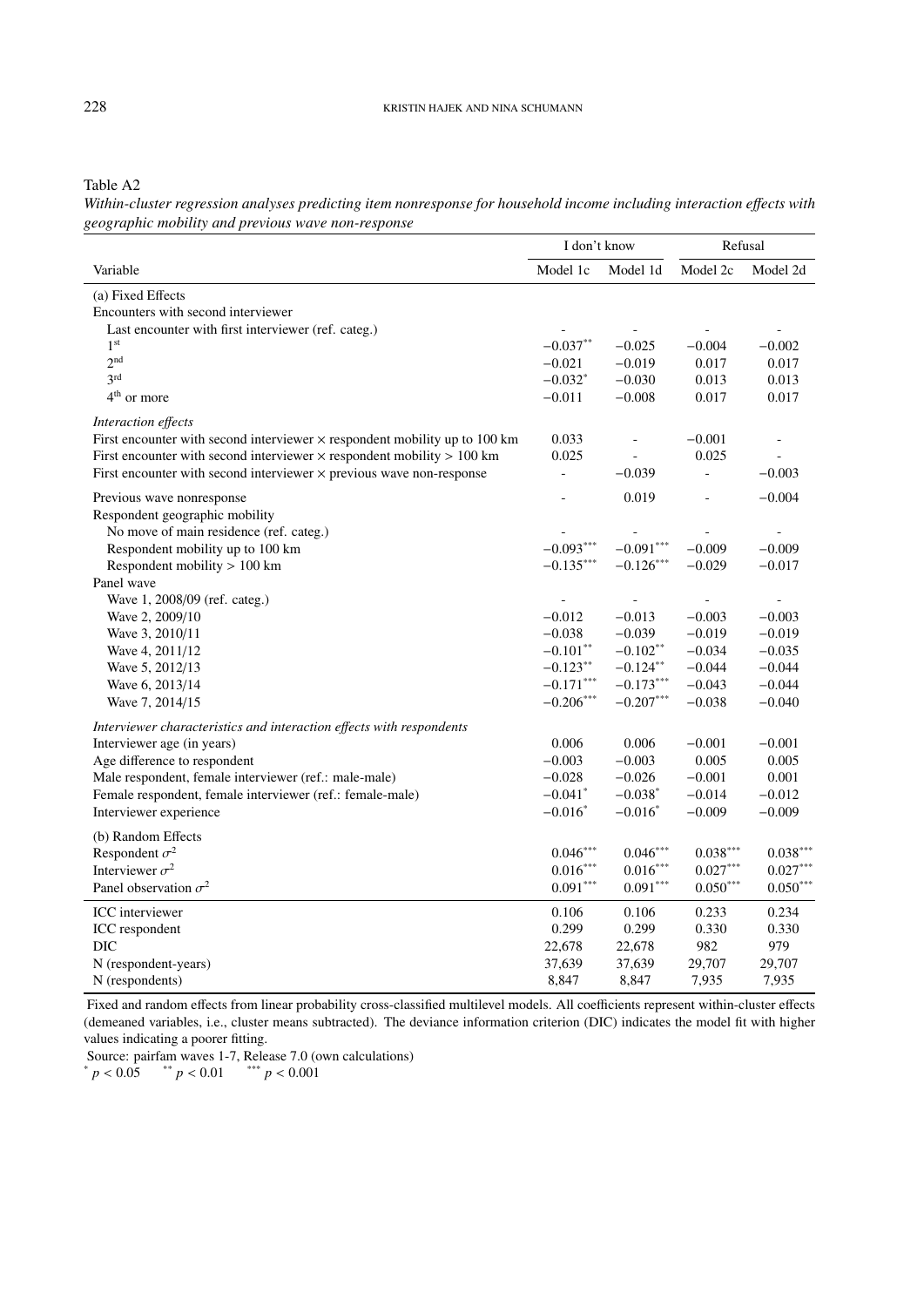Table A3

*Within-cluster regression analyses predicting the percentage of item nonresponse over all CAPI questions including interaction e*ff*ects with geographic mobility and previous wave non-response*

|                                                                                   | I don't know   |             | Refusal                |             |
|-----------------------------------------------------------------------------------|----------------|-------------|------------------------|-------------|
| Variable                                                                          | Model 3c       | Model 3d    | Model 4c               | Model 4d    |
| (a) Fixed Effects                                                                 |                |             |                        |             |
| Encounters with second interviewer                                                |                |             |                        |             |
| Last encounter with first interviewer (ref. categ.)                               |                |             |                        |             |
| 1 <sup>st</sup>                                                                   | $-0.001$       | $-0.020$    | $-0.032$               | $-0.038$    |
| 2 <sub>nd</sub>                                                                   | $-0.048$       | $-0.052$    | $-0.016$               | $-0.014$    |
| 3 <sup>rd</sup>                                                                   | $-0.039$       | $-0.043$    | $-0.016$               | $-0.014$    |
| 4 <sup>th</sup> or more                                                           | $-0.042$       | $-0.047$    | $-0.008$               | $-0.005$    |
| Interaction effects                                                               |                |             |                        |             |
| First encounter with second interviewer $\times$ respondent mobility up to 100 km | $-0.003$       |             | $-0.020$               |             |
| First encounter with second interviewer $\times$ respondent mobility $> 100$ km   | $-0.120$       |             | $-0.040$               |             |
| First encounter with second interviewer $\times$ previous wave non-response       | $\overline{a}$ | 0.023       |                        | $-0.072$    |
| Previous wave nonresponse                                                         |                | 0.052       |                        | $0.109**$   |
| Respondent geographic mobility                                                    |                |             |                        |             |
| No move of main residence (ref. categ.)                                           |                |             |                        |             |
| Respondent mobility up to 100 km                                                  | $-0.058***$    | $-0.061**$  | $-0.025$               | $-0.031$    |
| Respondent mobility $> 100$ km                                                    | $-0.052$       | $-0.105$    | $0.132*$               | $0.109*$    |
| Panel wave                                                                        |                |             |                        |             |
| Wave 1, 2008/09 (ref. categ.)                                                     |                |             |                        |             |
| Wave 2, 2009/10                                                                   | $-0.726***$    | $-0.725***$ | $-0.111$ <sup>**</sup> | $-0.113***$ |
| Wave 3, 2010/11                                                                   | $-0.331***$    | $-0.334***$ | 0.065                  | 0.057       |
| Wave 4, 2011/12                                                                   | $-1.105***$    | $-1.107***$ | 0.008                  | 0.001       |
| Wave 5, 2012/13                                                                   | $-0.764***$    | $-0.766***$ | $-0.076$               | $-0.085$    |
| Wave 6, 2013/14                                                                   | $-1.067***$    | $-1.068***$ | $-0.054$               | $-0.065$    |
| Wave 7, 2014/15                                                                   | $-1.133***$    | $-1.134***$ | $-0.031$               | $-0.042$    |
| Interviewer characteristics and interaction effects with respondents              |                |             |                        |             |
| Interviewer age (in years)                                                        | $0.069*$       | $0.069*$    | $-0.018$               | $-0.017$    |
| Age difference to respondent                                                      | 0.003          | 0.004       | 0.015                  | 0.014       |
| Male respondent, female interviewer (ref.: male-male)                             | $-0.005$       | $-0.003$    | $-0.063$               | $-0.063$    |
| Female respondent, female interviewer (ref.: female-male)                         | $-0.013$       | $-0.010$    | $-0.081$               | $-0.080$    |
| Interviewer experience                                                            | $-0.083***$    | $-0.082***$ | 0.023                  | 0.025       |
| (b) Random Effects                                                                |                |             |                        |             |
| Respondent $\sigma^2$                                                             | $0.443***$     | $0.442***$  | $0.234***$             | $0.233***$  |
| Interviewer $\sigma^2$                                                            | $0.242***$     | $0.233***$  | $0.287***$             | $0.278***$  |
| Panel observation $\sigma^2$                                                      | $1.107***$     | $1.108***$  | $0.775^{\ast\ast\ast}$ | $0.774***$  |
| <b>ICC</b> interviewer                                                            | 0.135          | 0.131       | 0.221                  | 0.217       |
| ICC respondent                                                                    | 0.247          | 0.248       | 0.181                  | 0.181       |
| <b>DIC</b>                                                                        | 126,835        | 126,833     | 111,574                | 111,547     |
| N (respondent-years)                                                              | 41,167         | 41,167      | 41,167                 | 41,167      |
| N (respondents)                                                                   | 9,048          | 9,048       | 9,048                  | 9,048       |

Fixed and random effects from linear cross-classified multilevel models. All coefficients represent within-cluster effects (demeaned variables, i.e., cluster means subtracted). The deviance information criterion (DIC) indicates the model fit, with higher values indicating a poorer fitting.

Source: pairfam waves 1-7, Release 7.0 (own calculations)

 $p < 0.05$  \*\*  $p < 0.01$  \*\*\*  $p < 0.001$